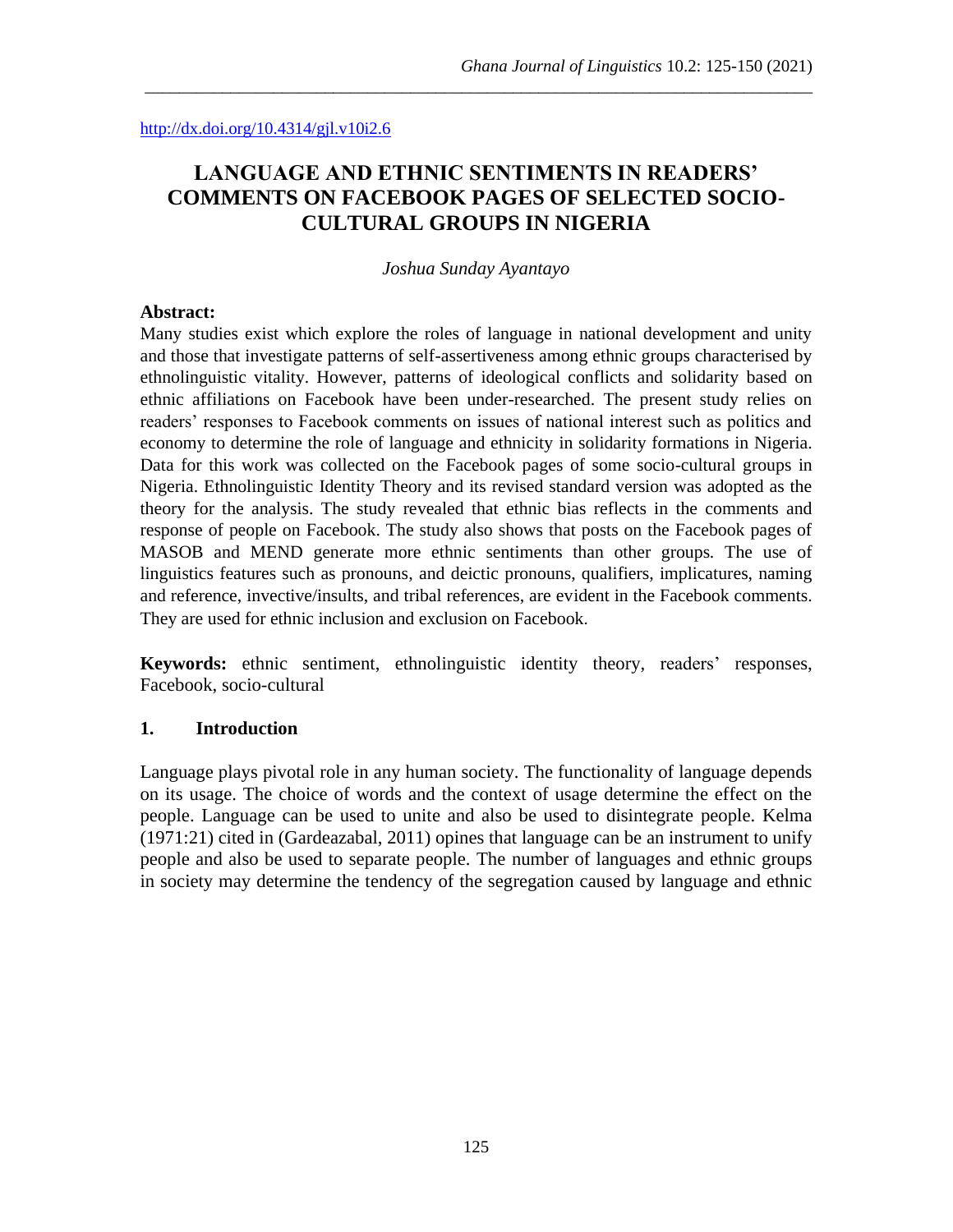loyalty. Nigeria is a plural society with several languages and ethnic groups. At the moment, English is used as a language of wider communication (LWC) in the country, particularly for those who are literate in the language (about 39% based on UNESCO Institute for Statistics). Nigerian Pidgin serves a similar purpose for the majority of the people who are non-literate in English but can speak pidgin. Given the role of English as a LWC, literate people of different languages interact without much linguistic barrier. The English language facilitates communication. However, ethnic differences are still evident in the reactions and comments of people in different discourses which sometimes may lead to conflict and separation. Conflicts erupt because differences between social groups tend to create feelings of threat, the uncertainty of status, fear, and rivalry (Igboanusi & Peter, 2005). As Igboanusi (2017) has argued, this kind of conflict may not be motivated by language differences, but by other social factors such as competition for limited resources and power, as well as by religious ideologies.

Language and ethnicity cannot be separated. Following Obeng and Adegbija (1999), language is seen as the storehouse of ethnicity. This informs the kinship reference seen in the use of 'my brother' or 'my sister' in addressing someone that comes from the same ethnic group as the speaker. For example, it is in common place to see an Ibo man referring to another Ibo man as 'my brother'. However, language is also used to exclude others that do not belong to the same ethnic group. It is also used to make derogatory references and discriminate. It can be used to insult, relegate, label, name, and also separate others. Obeng and Adegbija (1999) state that the togetherness of the in-groups who had identical habits and ethnicity led to the exclusion of people who were linguistically and ethnically different. Obeng and Adegbija explain further that exclusionism often led to various degrees of indifference and xenophobia as well as mild amusement to indifference and in extreme cases, to hostility towards other ethnic and linguistic groups. This hostility is observable in the readers' comments on Facebook. The linguistic sentiment is seen in the choice of words of an individual when referring to others outside his/her group. This sentiment is also seen in reference to ethnic groups. The use of language to refer to others in a derogative manner or exclude them may be referred to as ethnic sentiment.

A socio-cultural group is a group of people based on social relations, such as race, socioeconomic, gender, language, etc. Socio-cultural groups in Nigeria may be said to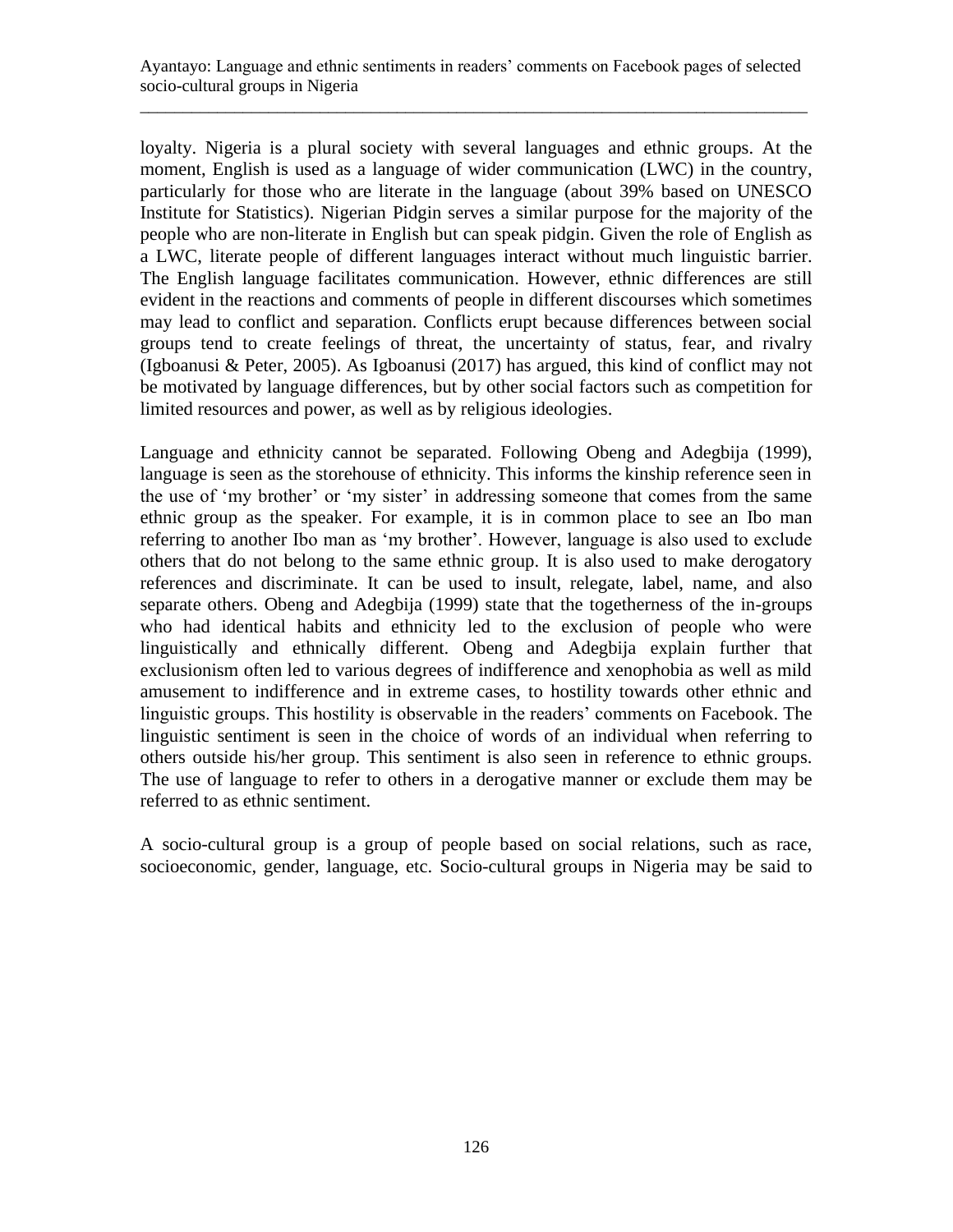have emerged based on ethnic and linguistic relations. They usually have common ground for agitation. We have socio-cultural groups from the north, south, and west. From the southwest, we have such groups as Odua People's Congress (OPC), Agbekoya, Yoruba council of elders, etc. From the north, we have such groups as Arewa Consultative Forum (ACF), Northern Youth Forum (NYF), Arewa People's Congress (APC), etc. From the South and the Niger Delta states, we have such groups as Niger Delta Avenger, Movement for the emancipation of Niger Delta (MEND), Movement for the Actualization of the Sovereign State of Biafra (MASSOB), etc. It is important to state at this juncture that the Niger delta regions have the highest number of socio-cultural groups that are agitating for resource control. This is not unconnected with the fact that the mainstream of the economy of the country is from the region and the region has been neglected for long by successive governments. There are different groups in the region clamouring for resource control and even secession. However, other regions also have one reason or the other to agitate through their different groups. Facebook remains one of the platforms the groups are exploring.

\_\_\_\_\_\_\_\_\_\_\_\_\_\_\_\_\_\_\_\_\_\_\_\_\_\_\_\_\_\_\_\_\_\_\_\_\_\_\_\_\_\_\_\_\_\_\_\_\_\_\_\_\_\_\_\_\_\_\_\_\_\_\_\_\_\_\_\_\_\_\_\_\_\_\_\_\_\_

Facebook has turned to be a public sphere where issues of national interest are debated. Globally, Facebook is a platform where faceless (people who have never met before) people meet and interact meaningfully. Ayantayo and Akintola (2017) state that almost every incident in the country (Nigeria) is reported on social media such as Facebook. Discourse on Facebook attracts responses from every part of the country, irrespective of ethnic affiliation. Responses may be for or against the post on politics, economy, or security, depending on individual prejudice. Faceless friends now discuss to agree and disagree on any issue of interest. Users disagree and express sentiment by discriminating against others who are not within their ethnic 'in-group'. Ethnically, language is used on Facebook to create in- and out-group to reflect solidarity.

Many studies explore the roles of language in national development and unity (for example, Emeka-Nwobia 2015; Danladi 2013; Obiegbu 2015) and those that investigated patterns of self-assertiveness among ethnic groups characterised by ethnolinguistic vitality (e.g. Nkadimeng and Makalela 2015; Garri and Mugaddam 2015; and Chew 2014). Kamran and Mansoor (2017), and Dressler and Dressler (2016) investigate language use with ethnolinguistic colourations on Facebook. Similarly, Zhou (2017), Shohamy (2006), and Thomas (2015) focus on the role of ideology in language conflict. However, patterns of ideological conflicts and solidarity based on ethnic affiliations have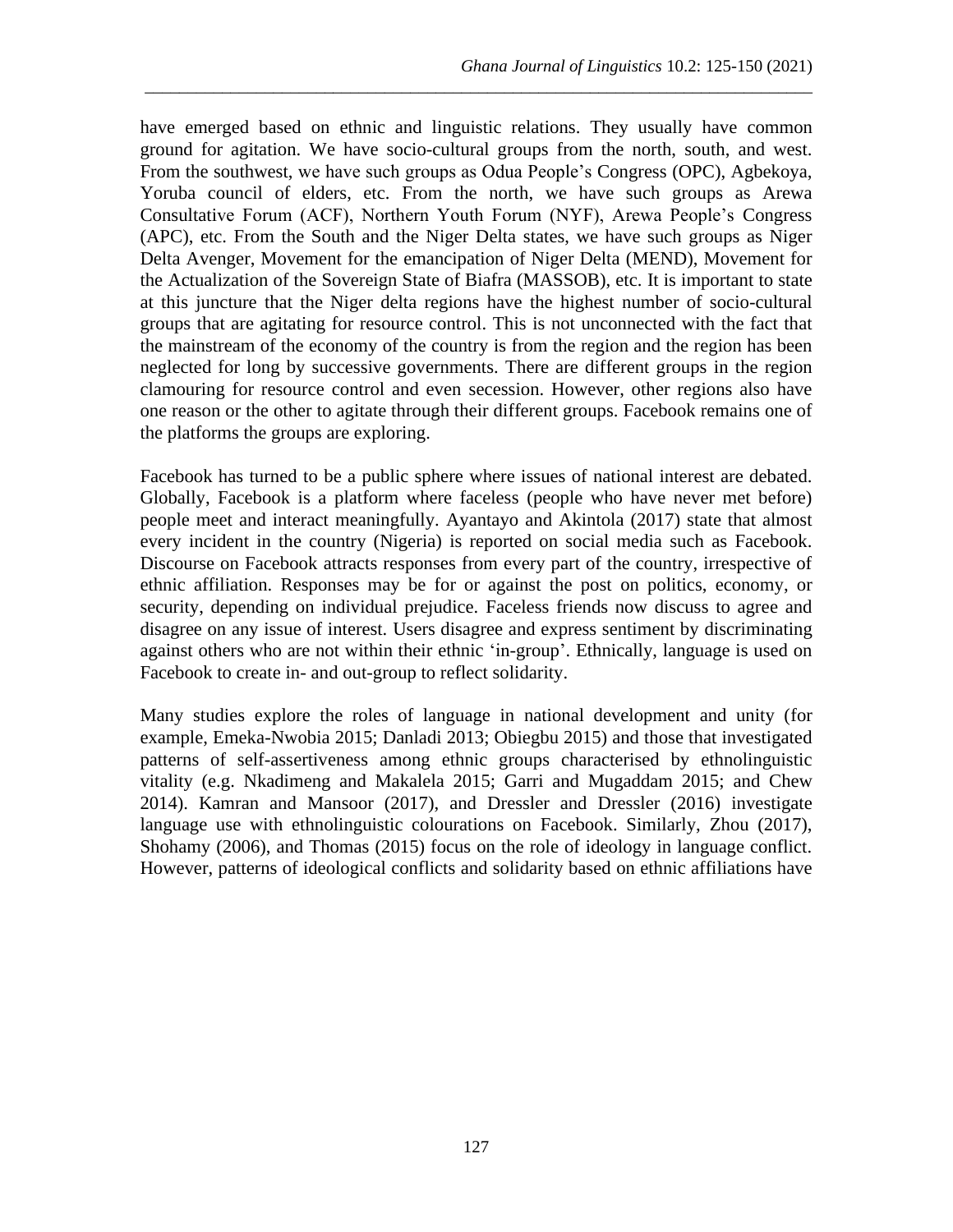been under-researched. It is common to see ethnic affiliation and segregation in Facebook comments among Facebook users. Nigeria, being a multi-ethnic society, is facing a different ethnic crises. Thus, the role of social media in generating ethnic conflict cannot be underrated. Consequently, it is imperative to prevent an ethnic characterized conflict that may emanate from Facebook communication. The present study, therefore, relies on readers' responses to Facebook comments on national issues to determine the role of language and ethnicity in solidarity formations in Nigeria. We believed that the contribution of this study will help to prevent ethnic conflict and expand the frontier of linguistic analysis of social media language. To achieve these, the paper is premised on the following research questions: What are the linguistic and sociolinguistic features of ethnicity in Facebook communication? How do the linguistics and sociolinguistics feature express ethnic affiliation? What are the intercultural conflicts that reflect in the use of language on Facebook by Nigerians? To answer these questions, the paper adopts Ethnolinguistic Identity Theory (ELIT) and its revised standard version. The theory is relevant because of its resourcefulness in identifying in and out-group in human interactions. The research is timely considering the fragile nature of the ethnic relations in the country at the moment based on political sentiments and resources control agitation. It will help to address the use of language to discriminate against 'out-groups', especially on Facebook.

## **2. Review of relevant literature**

While working on the politics of language, identity construction, and state-building that divided Sudan into two states, Garri (2016) explores the politics of language, identity construction, and state-building that the pre- and post-colonial regimes adopted in Sudan to address the debated problems of language, identity and state-building. The study discovers that under both regimes, there are two distinct policies that had a knock-off effect on the separation of South Sudan from Sudan. The two policies include; the sustenance of the southern isolated divide and rule ideologies and the adoption of Arabicisation policies to exterminate the native languages in South Sudan. The study revealed that the south Sudanese resisted the policies and embraced separation from Sudan because they believed that the North Sudanese power-wielding elites were deliberately pushing them to separate. The findings are relevant to show various ways of measuring linguistic and ideological polarisation. Adekanmi (2009) examines language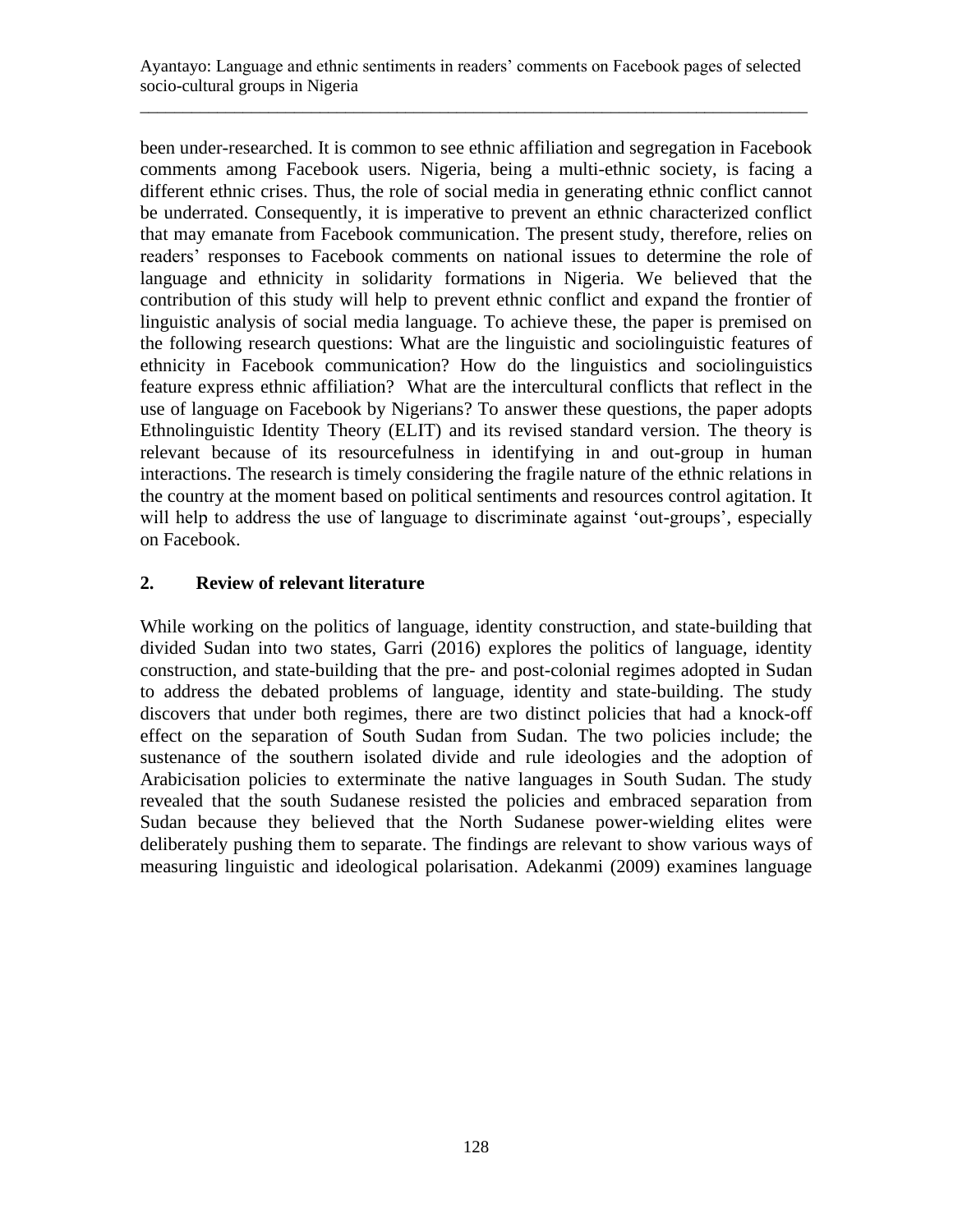discrimination in the Federal civil service, Ibadan. She elucidates discrimination in Nigeria labour setting vis-a-vis its causes and effects. The uniqueness of her thesis is seen in its trial blazing in the area of advocacy for fairness concerning the treatment of employees in the Nigerian workplaces, irrespective of their linguistic or ethnic affiliation, and strict monitoring of workplaces in Nigeria to ensure that workers in such workplaces are not maltreated as a result of their language or ethnic origin.

\_\_\_\_\_\_\_\_\_\_\_\_\_\_\_\_\_\_\_\_\_\_\_\_\_\_\_\_\_\_\_\_\_\_\_\_\_\_\_\_\_\_\_\_\_\_\_\_\_\_\_\_\_\_\_\_\_\_\_\_\_\_\_\_\_\_\_\_\_\_\_\_\_\_\_\_\_\_

Babatola (2015) adopts Ethno-linguistic Identity theory to investigate language and ethnic-based discrimination in Ibadan. The study reveals that there are language and ethnic-based discrimination in securing accommodation within the Ibadan metropolis. Anthony et al. (2013) investigate the importance of ethnicity in the hiring process in France, using three different French ethnic identity, namely; French-sounding names, North African-sounding names, and foreign-sounding names and provides a novel test for statistical discrimination. The study shows that within both male and female groups, all non-French applicants are equally discriminated against when compared to French applicants who reveal that racial discrimination in employment is directed against members of non-majority ethnic groups, and highlights the importance of favouritism for in-group members.

Ndonye (2014) studies social media, ethnic hatred, and peace journalism in the use of Twitter and Facebook use in Kenya to know the incidences that account for ethnic hatred on the two media in Kenya. The study also determines the influence of ethnic hatred on peace journalism in Kenya. The study suggests that the root cause of ethnic hatred such as historical injustices, lack of media objectivity in coverage, politics based on ethnic blocks be addressed, and also that all social media pages that promote ethnic hatred be closed down. Dressler and Dresser (2016) examine one teen's identity positioning through her Facebook posts from two separate study abroad experiences in Germany. The study reveals that the teen used Facebook posts to position herself as a German-English bilingual and a member of an imagined community of German-English bilinguals by making a choice on which language(s) to use, reporting her linguistic successes and challenges, and indicating growing language awareness. Kamran and Mansoor (2017) examine the written comments of Pakistani students on the official Facebook sites of the public and private sector universities to study their English language skills and social networking systems and their implications for language policy in education. The study reveals the dominant use of English and a significant difference between public and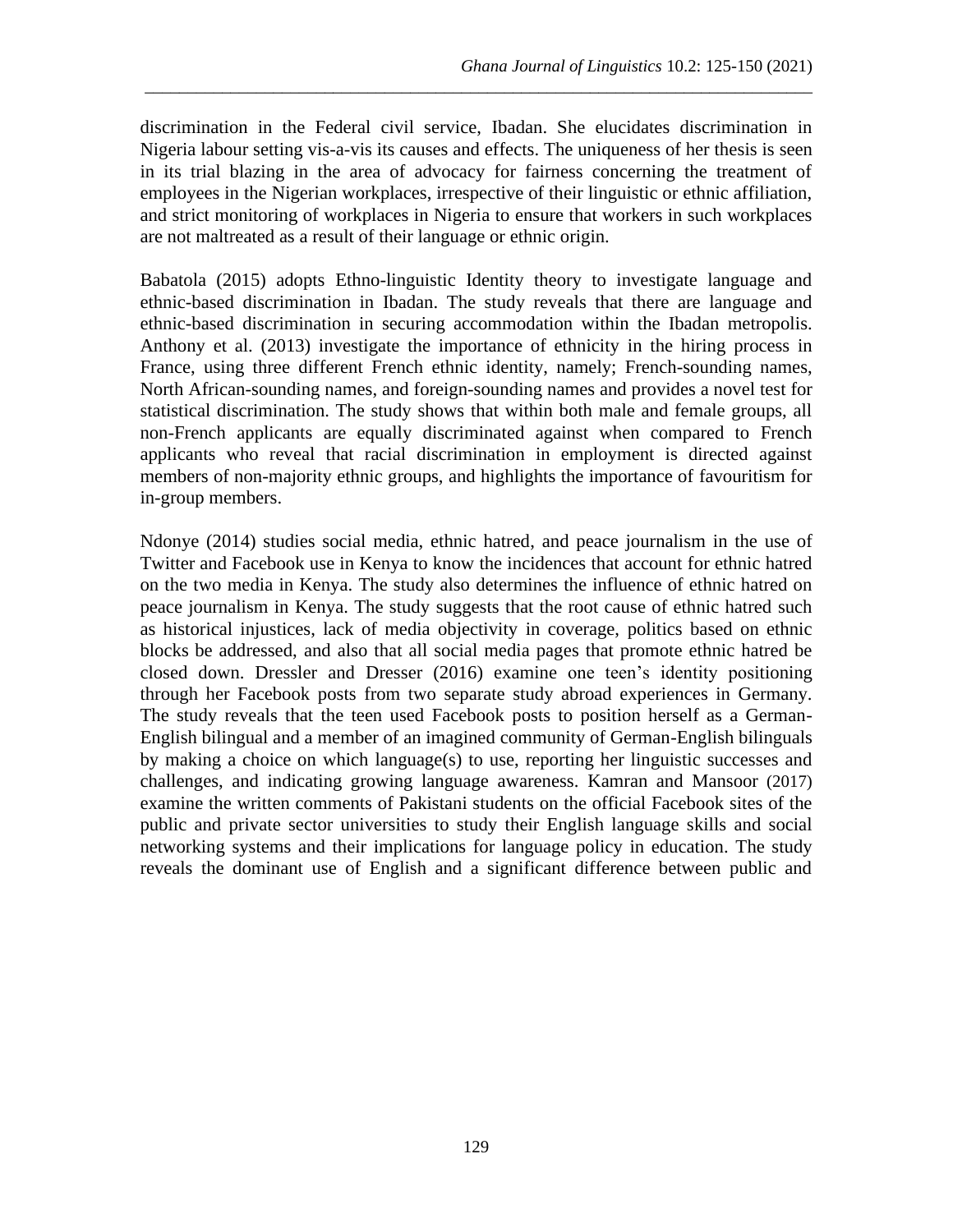private sector students in their preference to use English. The result of the study shows that there is the issue of language discrimination between students of public and private sector universities.

The above reviewed works are relevant to the present research. Gari (2016) examines discrimination motivated by the authority, Adekanmi (2009), Babatola (2015), and Anthony et al. identify discrimination at workplace. Ndonye (2014), Dressler and Dresser (2016) and Kamran and Mansoor (2017) investigate discrimination in the media and Facebook. They provide insight into the study of discrimination at various levels of human interaction. The studies provide a foundation on which Language and ethnic sentiments in Nigeria can be investigated with evidence from responses to comments on Facebook**.** Social media, of which Facebook is one, has become another speech community where people interact on different issues. The interaction on social media cuts across cultures and different backgrounds. It allows for discussion of different ideas, such as politics, economy, education, sports, and even agriculture. In these discussions, the choice of words by discussants reflects their tribal and ethnic affiliation in most cases. Language of hatred against one another is shown on social media. Previous works are silent about these. The dearth of this in the academics informs the present work with the hope to identify and analyse linguistics features that promote ethnic sentiment on Facebook. This will be useful to promote harmony among Facebook users and researchers.

## **3. Theoretical Framework**

The study adopts Ethnolinguistic Identity Theory (ELIT) and its revised standard version as the anchor theory. The theory is a social psychological approach proposed by Giles and Johnson (1981). According to Oakes (2001), it is an extension of Social Identity Theory (SIT). ELIT and SIT are conditioned on the notion of the 'other' as opposed to the 'self'. ELIT is similar to SIT in its fundamental principles of belongingness. The principles include social categorization, social identity, social comparison, and psychological distinctiveness which are relevant to enhance individuals' self-esteem. The theories emphasis the notion of 'self' and 'others' identity. It harps on the segmentation of 'self' and 'others' in the society, which explains the inclusion and exclusion that represent a contest between groups and institutions within the society. Giles and Johnson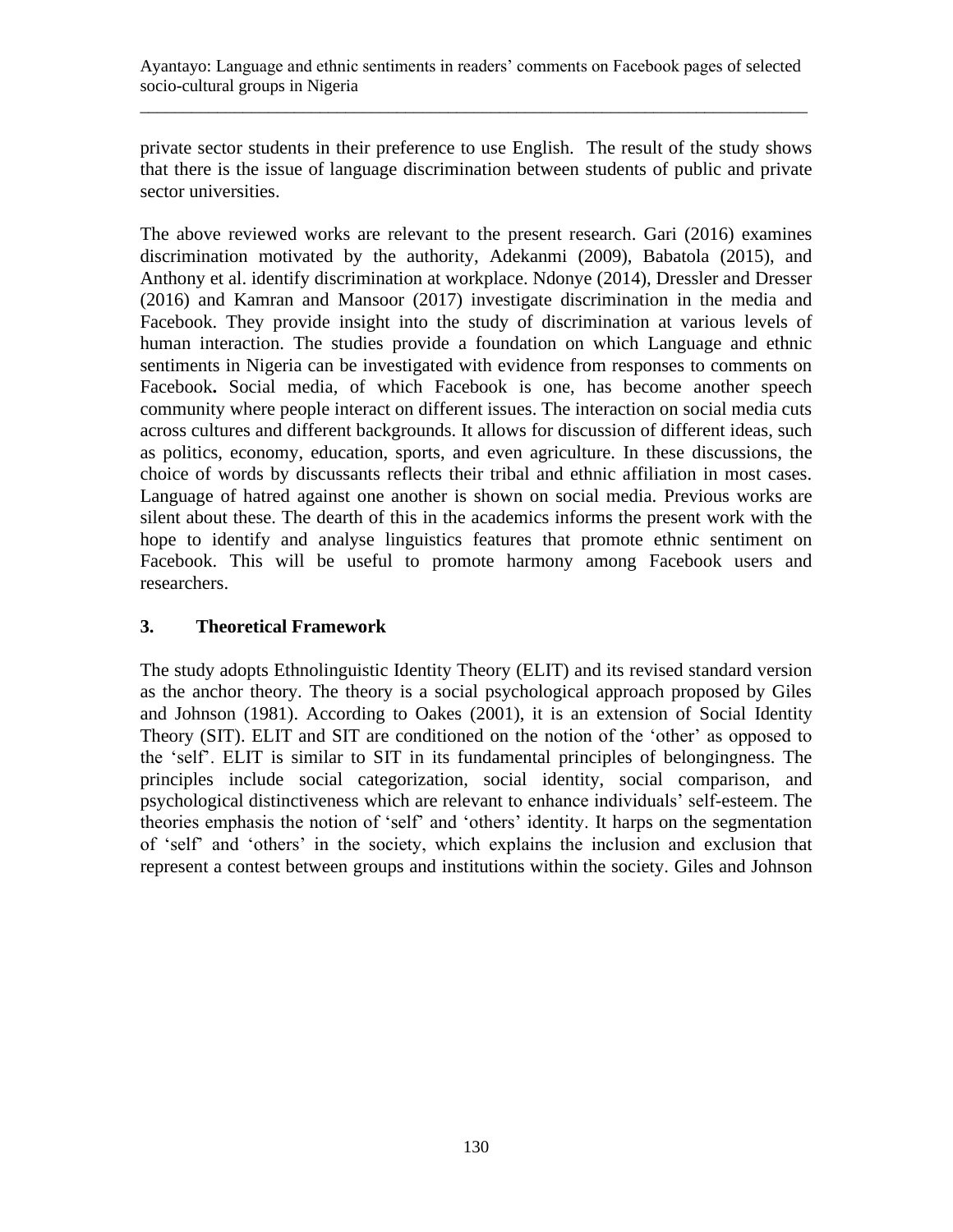(1981) opine that as people grow up, they also learn to group themselves and other people into social categories which usually use language as a marker for ethnic distinctiveness. ELIT stresses the feeling of 'us' which reflects in the use of language. This explains the fact that people are more likely to use the language of the group they belong to and also use the same language to exclude others that do not belong to their group.

\_\_\_\_\_\_\_\_\_\_\_\_\_\_\_\_\_\_\_\_\_\_\_\_\_\_\_\_\_\_\_\_\_\_\_\_\_\_\_\_\_\_\_\_\_\_\_\_\_\_\_\_\_\_\_\_\_\_\_\_\_\_\_\_\_\_\_\_\_\_\_\_\_\_\_\_\_\_

An extension of this is the Convergence and divergence theory that originated in the Accommodation theory propounded by Giles (1973). 'Convergence' is a method whereby individuals adapt to the communication patterns of each other during interaction (Giles and Coupland, 1991). It suggests that speakers converge to belong and integrate to a certain group or individual. In contrast, divergence refers to how speakers accentuate their verbal and non-verbal differences to distinguish themselves from others. It follows that whereas convergence enhances solidarity with the in-group, divergence accentuates difference with the out-group. The relationship does not necessarily imply total assimilation as in the original formulation of ELIT but recognises intermediate states of acculturation where both dominant and minority identities are retained (Oakes, 2000).

On Facebook (our source of data), there are different people with tribal and ethnic affiliations interacting on different issues. Their ethnic background is usually reflected in their comments which sometimes reflect hatred towards others. There are also elements of ethnic solidarity noticeable in their choice of words. The notion of in and out-group is easily noticed. This makes ELIT a relevant and suitable theory for this work because it recognizes and emphasizes that people segregate others that do not belong to their group using language as an instrument and comfortably associate with people they feel belong to their group.

## **4. Methodology**

This research combines quantitative with the textual analytical methods. Textual analytical research means that data for analysis are sourced only from the text(s) and interpreted in accordance with how the data are used in the texts where they are selected. Quantitative is adopted to show the frequency of the ethnic sentiment in the comments on the Facebook page of the selected socio-cultural groups.

Readers' responses constitute the data for this research. Data were collected from the Facebook pages of four socio-cultural groups in Nigeria. The socio-cultural groups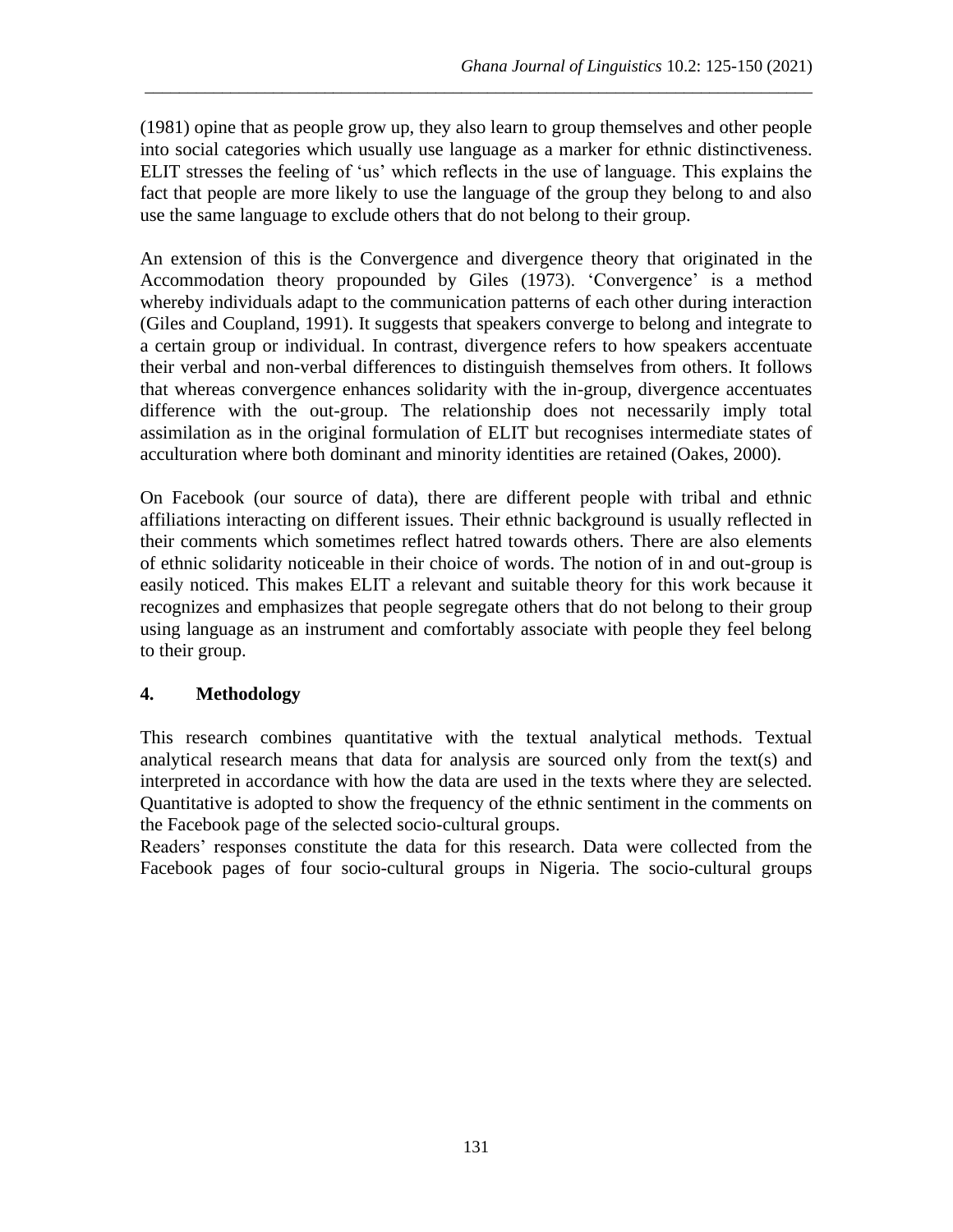include Odua People's Congress (OPC), Arewa people's congress (APC), Movement for the Emancipation of Niger Delta (MEND), and Movement for the Actualization of the Sovereign State of Biafra (MASSOB). These socio-cultural groups give even representation to the major ethnic groups in the country, hence, the choice of their Facebook page for data collection. OPC is a Yoruba nationalist organisation in Nigeria and neighbouring countries where Yoruba is spoken. It was founded by Chief Frederick Fasheun. The MASSOB is a secessionist movement in Nigeria associated with Igbo nationalism, led by Ralp Uwazuruike. APC is a group in Northern Nigeria established to protect the interest of the Hausa/Fulani, chaired by retired captain Sagir Muhammed. MEND is one of the largest militant groups in the Niger Delta region of Nigeria. The group is headed by Chief Henry Okah and has been active since 2004 till date. MEND and MASSOB may be said to have represented the eastern part of the country. This is so because the region has been bedevilled with agitation for resource control which makes the region exposed to several groups. It is important to state that the pages have an uneven number of comments. However, we make effort to sample 100 comments from each page, making our sampled data totalling 400 comments. The number of comments that generate ethnic sentiments also varied considerately base on the topic of discussion. We sampled posts that discussed issues of national interest. For this study, 22 comments were purposively selected and discussed to show different ethnic sentiment strategies used in the discourse. However, the study presents statistical data of the comments that reflect evidence of ethnic sentiment to show the frequency of occurrence according to the socio-cultural group selected. Grammatical expressions such as; lexis, phrases, clauses, and sentences in the data are studied within their context of usage to identify convergence and divergence.

## **5. Data presentation and analysis**

As earlier mentioned, 400 comments were sampled from four (4) socio-cultural groups. 100 comments were sampled from each Facebook page of the selected socio-cultural groups. The table below shows the occurrence of evidence of ethnic sentiment in the sampled comments.

Table 1: showing the occurrence of evidence of ethnic sentiment in readers' comment on Facebook

| $\vert$ S/N $\vert$ Socio-cultural group | Number  | of   Occurrence of   Percentage |  |
|------------------------------------------|---------|---------------------------------|--|
|                                          | comment | ethnic                          |  |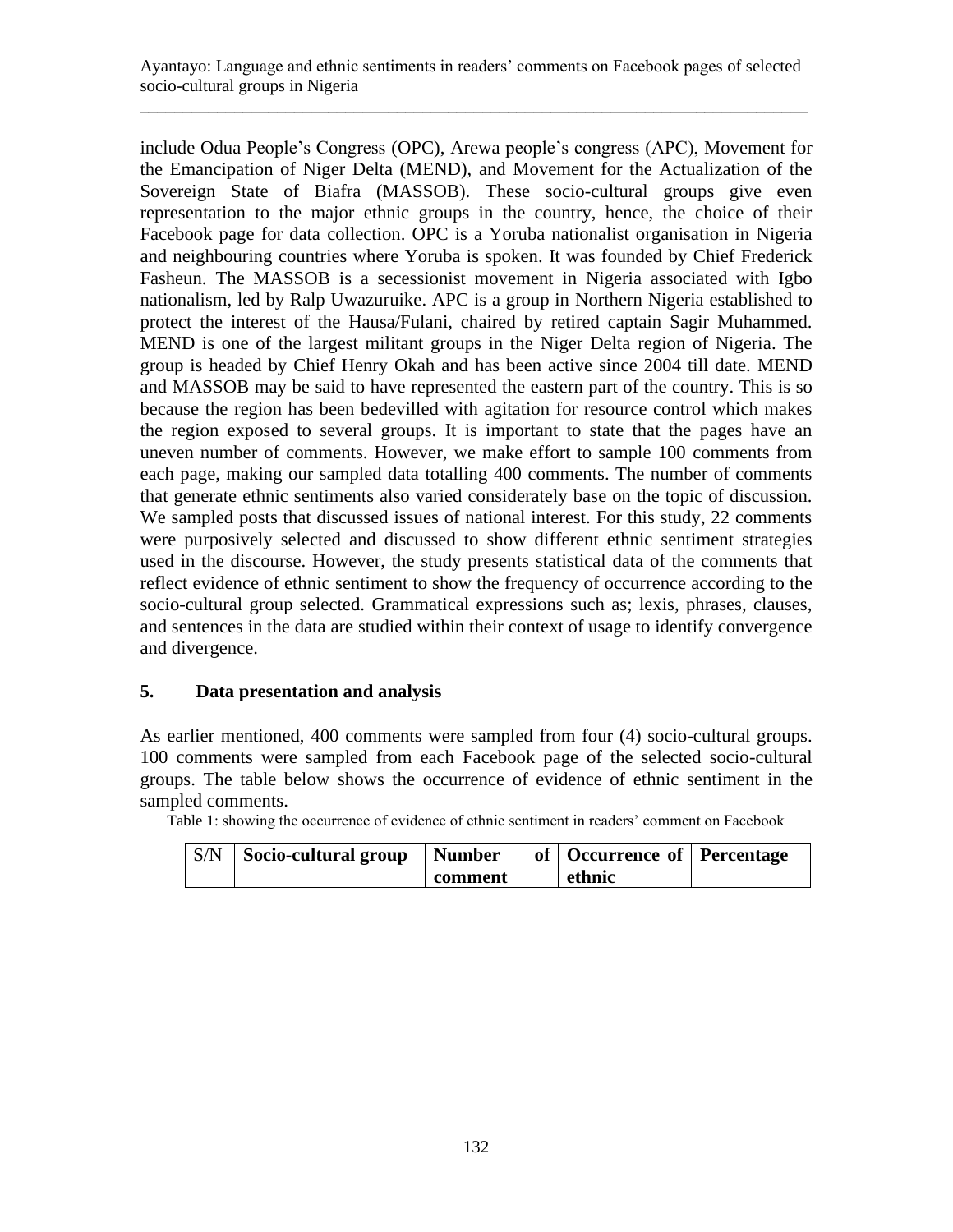|               | sampled | sentiment |        |
|---------------|---------|-----------|--------|
| <b>MASSOB</b> | 100     | 73        | 30.4 % |
| <b>MEND</b>   | 100     | 68        | 28.3 % |
| <b>APC</b>    | 100     | 57        | 23.8%  |
| <b>OPC</b>    | 100     | 42        | 17.5 % |
| <b>Total</b>  | 400     | 240       | 100%   |

\_\_\_\_\_\_\_\_\_\_\_\_\_\_\_\_\_\_\_\_\_\_\_\_\_\_\_\_\_\_\_\_\_\_\_\_\_\_\_\_\_\_\_\_\_\_\_\_\_\_\_\_\_\_\_\_\_\_\_\_\_\_\_\_\_\_\_\_\_\_\_\_\_\_\_\_\_\_

As shown in the table, out of the 400 comments sampled, 240 reflect ethnic sentiment through different strategies. Four socio-cultural groups were sampled. MASSOB takes the preponderance of the total sampled with 73 shreds of evidence of ethnic sentiments out of 240, representing 30.4%. This shows that the socio-cultural group posts more on issues that generate sentiments. It is strictly followed by MEND with 68 pieces of evidence out of 240 representing 28.3%. The two socio-cultural groups are from the eastern bloc of the country. The bloc is known for its agitation for resource control and secession. As said earlier, their agitation is connected to the fact that the major source of revenue for the country comes from the region and the region has been neglected by successive governments in terms of infrastructural development. This informs the reason for their preponderance in terms of evidence of ethnic sentiment in the comment on their posts. Most of the posts on their pages bothered on resource control and secession. The region is not only feeling neglected but also cheated and desired to secede from the country. To this end, the region hates other regions of the country and even referred to the country as a **zoo** in most of their posts. From the foregoing, we can infer that the bloc generates more ethnic sentiment than other regions in their posts on Facebook because they are being cheated. APC takes the third position with 57 data of 240 representing 23.8%. This is also connected to the fact that the region it represented (north) is the incumbent at the federal level and has been accused of self-centeredness. Other regions of the country believe that the region is the most backward despite their longest stay in power. Most of the posts on their page reflect defence for being in power and the fact that they are not backward as insinuated. We can also infer their posts generated ethnic sentiment because of their perceived 'egocentricity'. Finally, OPC has 42 data representing 17.5% of 240 data. Most of the posts on their page are about the performance and celebration of the group and members. The comments are mainly congratulatory messages to celebrants. It is however not devoid of ethnic sentiments. This shows that the group does not give room for many sentimental posts on Facebook. The data, therefore, reflects that the OPC and APC generate fewer ethnic sentiment posts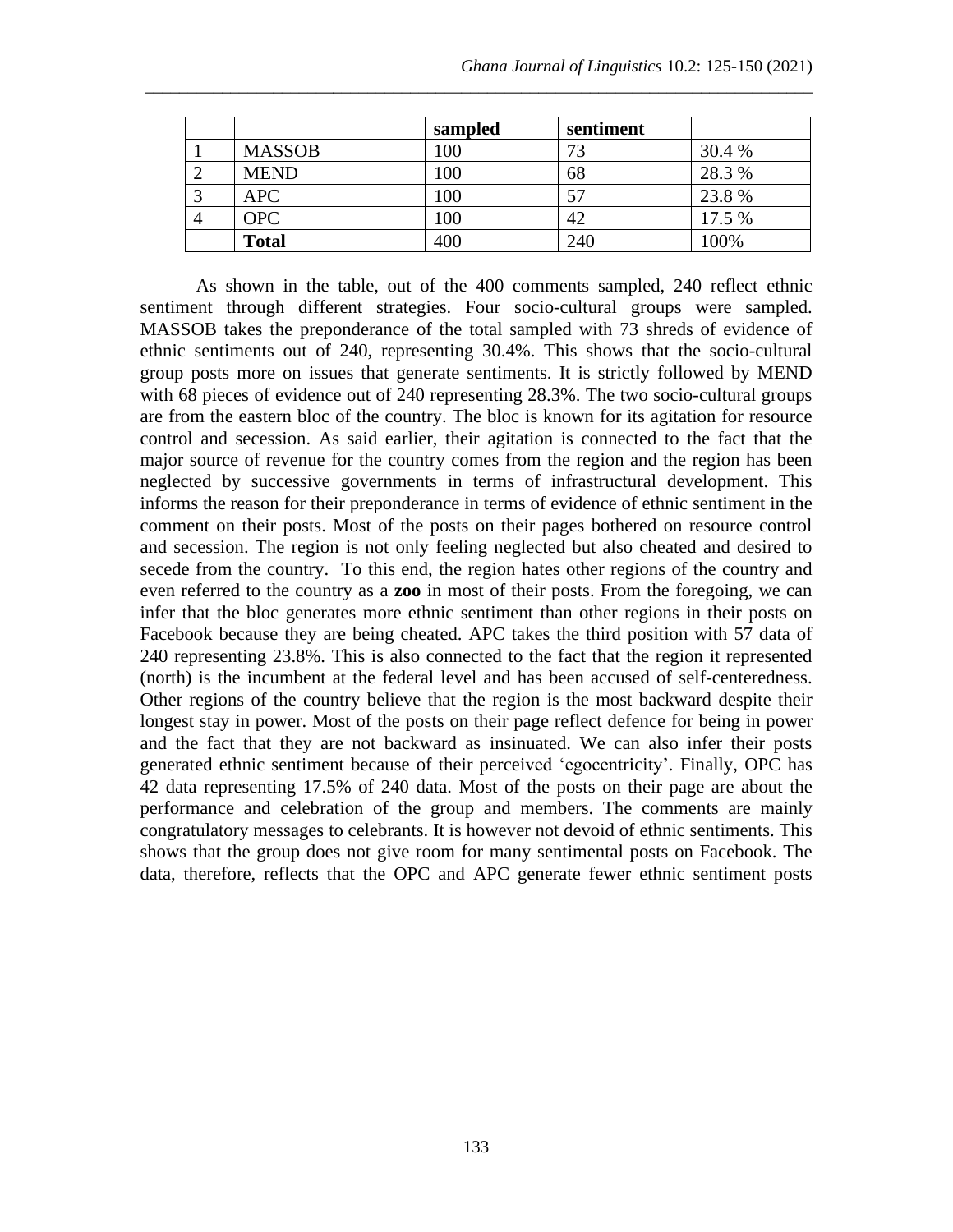compared to MASSOB and MEND on Facebook. This is because every region in the country has different reasons to be angry and the 'cheating' in the country is perpetrated by leaders which spread across regions in the country and not by ethnic groups.

Subsequently, we shall discuss the strategies used in generating sentiment with examples from the comments. To achieve this, we identify, classify and discuss the linguistic features used for the strategies. This study examines the contexts that make these strategies obvious. Likewise, the paper takes note of other words in the same environment that help to generate in and out-group and the intention of the writer.

### 5.1 Tribal reference

Nigeria is ethnically polarized with both major and small ethnic groups. Among these are Yoruba, Igbo and Hausa/Fulani, Idoma, Efik, Ibibio, Jukun, etc**.** indigenes of these groups are loyal to their groups. Nobody desires their group to be presented negatively. Major ethnic groups are usually recognized at the expense of the minor groups. The major ethnic groups in Nigeria include; Yoruba, Igbo, Hausa, Ijaw, Fulani, Tiv. Kanuri, and Ibibio.

In the comment box, these ethnic groups are well represented and their representatives also made their comments. In the comments, there are pieces of evidence of ethnic inclusion and exclusion. The sociolinguistic variable identified here is an ethnic reference. Without mincing words, readers give a direct attack on the ethnic group they wish to attack by mentioning the ethnic's name. The public self-image of those ethnic groups was attacked without consideration. The following excerpts are examples from Facebook comments that promote ethnic sentiment.

- *1. The Yoruba built the seaports in Lagos, but in 1975, Muritala muhammad, a fulani through a military decree took the shoreline...*
- *2. Northernans Hausa/Fulani and Southwest Yoruba in Nigeria are evil, wicked, thieves, and self-centered animals. They are not worthy to stay with anybody in the world. The ultimate thing to do is to disintegrate zoo (sic) called Nigeria.*
- *3. Thank God that Igbo people have opened their eyes through Mazi Nnamdi Kanu. I wonder who is going to open Hausa people's eyes*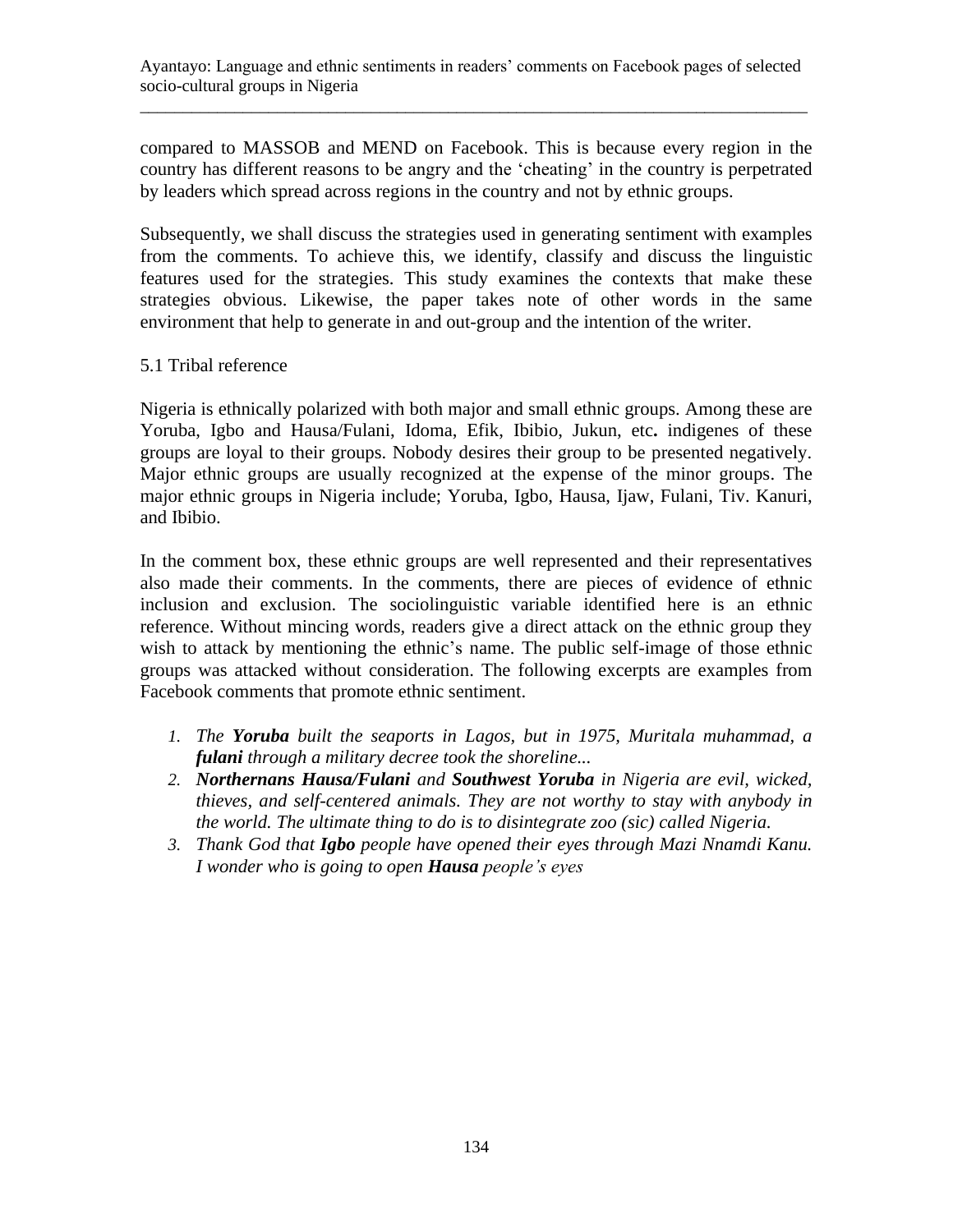Excerpt 1 is a comment from a Yoruba man commenting on the legacy of the Yoruba people in Nigeria. There was a post by the OPC on the contribution of each region to the development of the country. A Hausa man had condemned the post and described the post as a fallacy. In a swift response, a Yoruba man responded with a tribal reference to show sentiment between the two sects concerned. The response shows that the Yoruba while in power contributed to the infrastructural development of the country. However, Fulani is mentioned as an apposition to Muritala Muhammad in the response. Mentioning Fulani here is to show divergence. The decision to mention the ethnic name is to discriminate against the ethnic group. This is because while in power, an individual is not meant to represent himself/herself, neither is he/she expected to represent his/her ethnic group but the whole country. The decision to mention the ethnic names is a way to foreground the 'bad' of the group. On the same post, an easterner intervened and derogatorily referred to Hausa and Yoruba. The writer could just use other words such as pronouns to represent them or mention the name of the individual that is referred to as '*evil, wicked, thieves and self-centered animals*' because the entire ethnic group could not have perpetrated 'evil' and be wicked at the same time. Instead of this, the writer deliberately mentioned the ethnic names and even their region. The two ethnic groups are used as the agent/actor in the sentence. This foregrounds the name of the two ethnic groups. The writer presents the whole ethnic group as **wicked, thieves, and self-centered** to discriminate against them in the society**.** This is a stereotype against the ethnic groups mentioned. It is often said that there is no absolutely bad ethnic groups. This is discriminatory and shows hatred towards the group. This also reveals the fragile nature of the ethnic relations in the country. It also shows the level of mistrust among the ethnic groups which is seriously threatening the existing cohabitation.

\_\_\_\_\_\_\_\_\_\_\_\_\_\_\_\_\_\_\_\_\_\_\_\_\_\_\_\_\_\_\_\_\_\_\_\_\_\_\_\_\_\_\_\_\_\_\_\_\_\_\_\_\_\_\_\_\_\_\_\_\_\_\_\_\_\_\_\_\_\_\_\_\_\_\_\_\_\_

In excerpt 3, there are two ethnic names mentioned. The Igbo and the Hausa. The writer was commenting on the activities of the IPOB leader, Nnamdi Kanu. The writer saw him as eye-opener, a liberator. To the writer, the Hausa are yet to be liberated. This is sentimental because the argument is baseless. There is no evidence to substantiate the claim. At least, Hausa is one of the major ethnic groups in the country. The writer mentioned the two ethnic groups to include himself in one group and exclude himself in the other.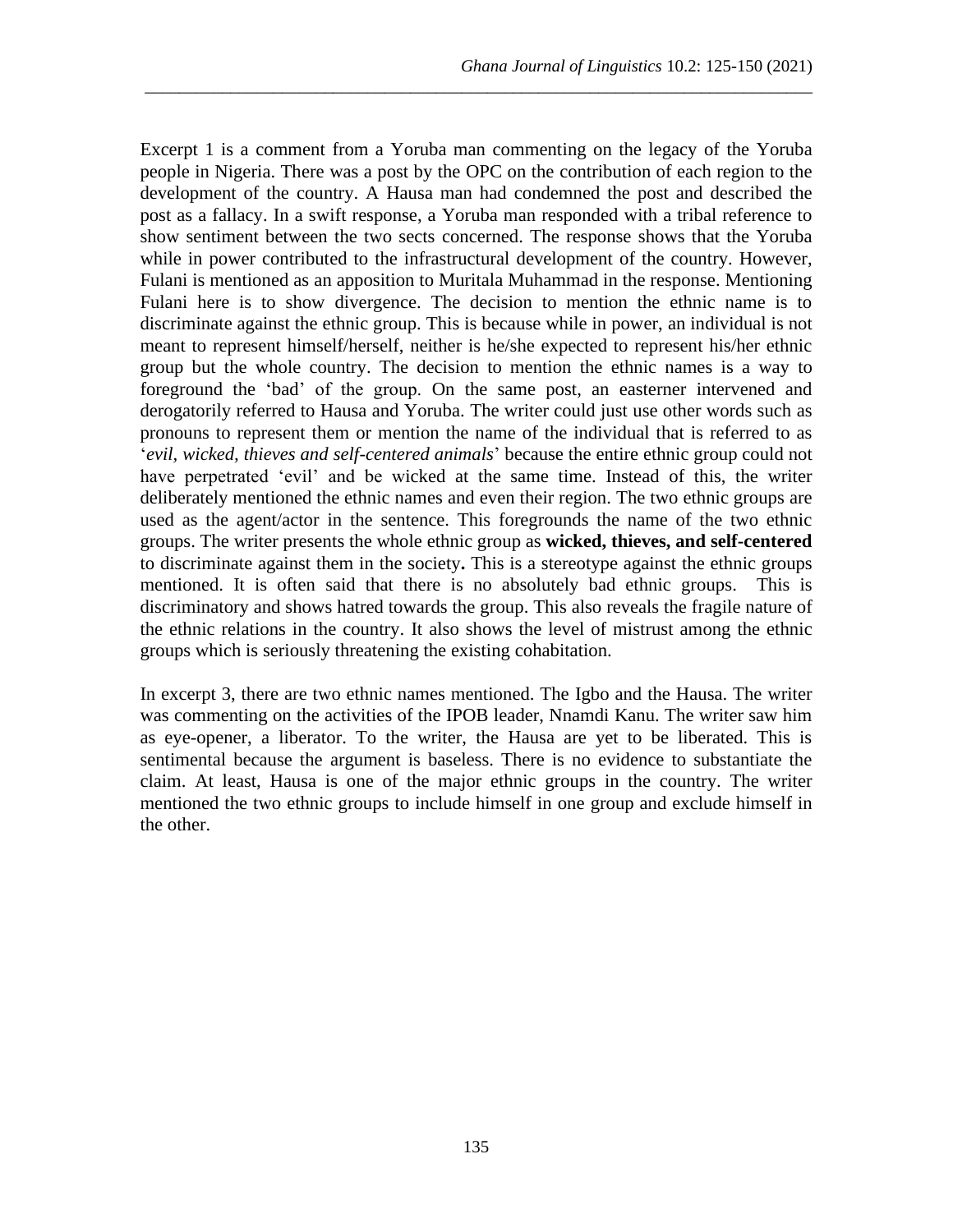Ethnic name referencing is used here to solicit ethnic solidarity and also to show segregation. We can easily see evidence of convergence and divergence in the comments as members of different ethnic groups adopted accusation, abuse, Cursing, and namecalling as seen in the above excerpts to refer to other groups. The ethnic group of individuals that made comments is easily identified based on their ethnic reference choice. The social implication of this is obvious. Such comments are capable of generating ethnic conflict in society as people of different ethnic affiliations now perceive one another as enemies. Sentimental comments on Facebook may reflect in the social lives of the people. Interaction and accommodation may be affected if care is not taken as people breed hatred towards one another. This type of comment is capable of influencing the way an individual relates to society, this may be so as the millennium age is greatly influenced by happenings in the digital world.

#### 5.2 Implicature

Chiluwa (2008) defines implicature as the component of the speaker's meaning that constitutes an aspect of what is meant without necessarily being part of what is said. Akintola and Ayantayo (2016) note that Implicature is a pragmatic aspect of the meaning of an utterance, produced in a specific context that is shared by the speaker/hearer. Some comments that do not require further interrogation even when the writer and readers do not share the same background knowledge.

On the Facebook page of OPC and MEND, the issue of natural resources in Nigeria and their distribution among different sections of the country are being discussed. This discussion also attracts different comments. One of the commenters as seen in excerpt 4 insinuates that his/her ethnic group has better natural resources than others. The commenter in excerpt 5 also boasts of his/her nation which is alien to the constitution of the federal republic of Nigeria. There are elements of implicature in the responses which promote ethnic sentiment.

- *4. Yoruba land is very sweet. All tribe (sic) may come and join us here.*
- *5. Make ona tell them about our new nation 'NAIJA DELTA COUNTRY' the homes of renewable resourcse (sic)*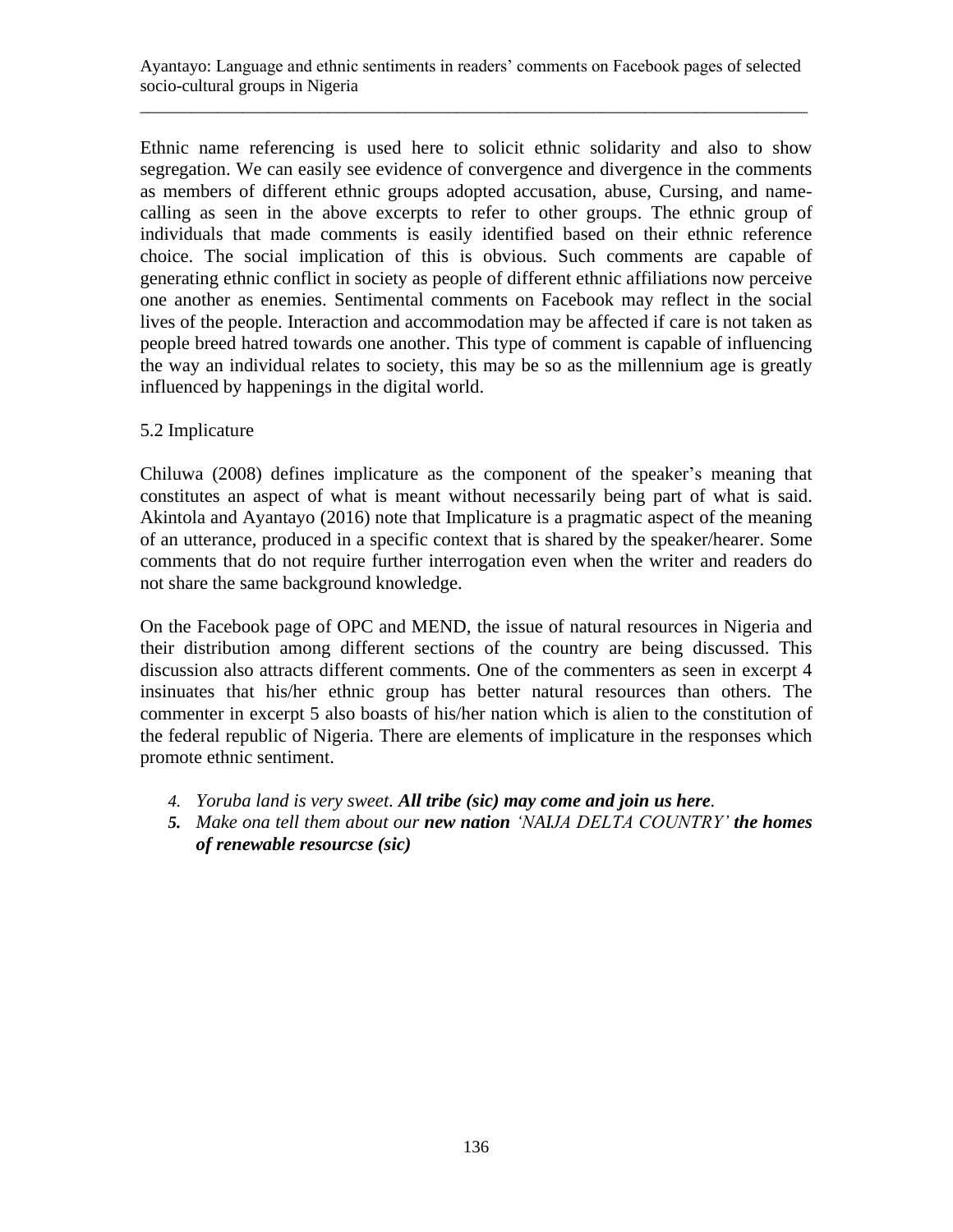In excerpt 4, the writer sees his ethnic group as having good natural resources. The second sentence in the excerpts implicates that other ethnic groups do not have good land. That the land is 'very sweet' according to the writer, implicates that there is relative peace in the Yoruba land. This can be inferred from the background knowledge that both the northern and the eastern parts of the country are faced with terrorist attacks and militants. In the north, there is the menace of Boko haram and the Fulani herdsmen. In the eastern part, there is the trouble of Niger Delta militants. This informs the reason the writer is saying that the Yoruba land is 'sweet'. He is saying this, to present other ethnic groups as crisis-prone areas. This is sentimental because security issue is a national issue and should not be seen as if it is peculiar to a particular ethnic group. The use of land and sweet is symbolic and metaphoric to indicate peace in the region.

\_\_\_\_\_\_\_\_\_\_\_\_\_\_\_\_\_\_\_\_\_\_\_\_\_\_\_\_\_\_\_\_\_\_\_\_\_\_\_\_\_\_\_\_\_\_\_\_\_\_\_\_\_\_\_\_\_\_\_\_\_\_\_\_\_\_\_\_\_\_\_\_\_\_\_\_\_\_

Excerpt 5 also aligns with this assertion. The commenter is commenting on the issue of the Niger Delta resources. With the background knowledge, one knows that most of the crude oil is got from the eastern part of the country. The writer sees the zone as the 'food basket' of the nation. This informed the reason he used the personal plural pronoun 'our' to show solidarity with his people in the phrase 'our country' and 'them' to create an outgroup. Such proclamation is self-centered. There cannot be a country within a country. There must be mutual agreement and amendment of the constitution before that could be permitted. Failure to do so will amount to a criminal offence. The comment is therefore sentimental because they are not the only part of the country contributing to the growth and development of the country. The writer makes it look as if the Niger delta is the only region that is contributing to the nation and discriminates against other ethnic groups in the country. This comment makes other ethnic groups look useless in the country.

These comments promote ethnic sentiment and segregation in the country. This is capable of disintegrating the country as ethnic groups will see one another as enemies. There are elements of convergence and divergence in what the writer means but not written. Implicature is used to promote ethnic sentiment. This conforms to the Giles and Johnson (1981) ethnolinguistic identity theory as evidence of segregation and solidarity are glaring in the comments through the use of implicature.

5.3 Pronoun usage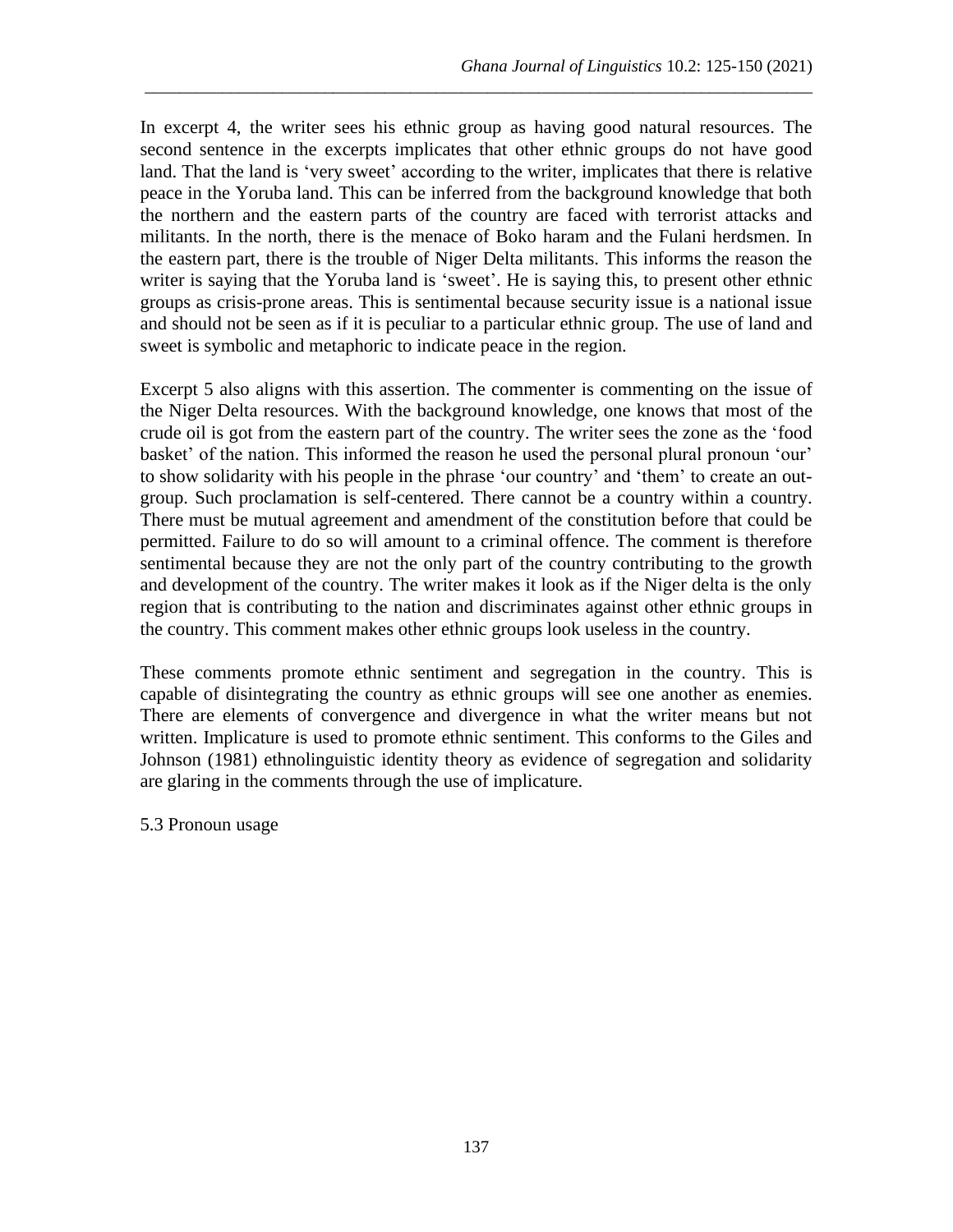Pronouns are used to replace nouns, grammatically. They are also used to avoid monotony in discourse. Ayantayo (2019) notes that pronouns are also used to deemphasise the involvement of a person in a discourse. Cornish (1986) also explains that pronoun involves the avoidance of redundancy or repetition by the use of a semantically attenuated expression in place of a full lexical expression initially used. In Facebook discourse, pronoun is used to promote in- and out-groups. This is seen in the choice of words by readers' responses. The post to which people commented is about the agitation of the Niger Delta militants to have their own country. Niger Delta states in Nigeria comprise of 9 states, Abia, Akwa-Ibom, Bayelsa, Cross River, Delta, Edo, Imo, Ondo, and Rivers states. These states are the states with crude oil where Nigeria taps most of its resources. The states in this region are agitating for resource control. There are several ethnic groups in the region, among which are IPOB, MASSOB, Niger Delta Avengers, etc. These groups have been attacking government and multinational companies. Other ethnic groups in the country mostly describe them as militants. In this discourse, a pronoun is used by commenters to either 'include' or 'exclude' themselves. The following excerpts reveal the use of pronouns to promote ethnic sentiment.

- *6. Make ona (you) tell them about our new nation 'NAIJA DELTA COUNTRY' the homes of renewable resourcse (sic)*
- *7. My people, let us be wise because the bible says that we should be wise like sapient (sic).*

In excerpts 6 and 7, pronouns are used for solidarity and segregation. It is used to exclude others who do not belong to the same ethnic group as the commenter and include those that belong to the same ethnic group. Pronouns such as **ona (you), them, our, and my and us** are used in the above excerpts. **'Ona'** is the second person pronoun **you** in Nigerian pidgin. *Ona and them* are used by the commenter to refer to other ethnic groups in the country but the **Naija delta people**, as seen in the reference to **Naija delta country. Our** is first person plural pronoun that is used to refer to people in the same ethnic group. The pronouns are used in the responses to show solidarity and segregation between ethnic groups. We can easily infer that the writer belongs to NAIJA DELTA. The pronoun **our** and **my** make the understanding of this possible as a solidarity pronoun while **ona (you),** and **them** are used to show exclusion from the Naija Delta ethnic group.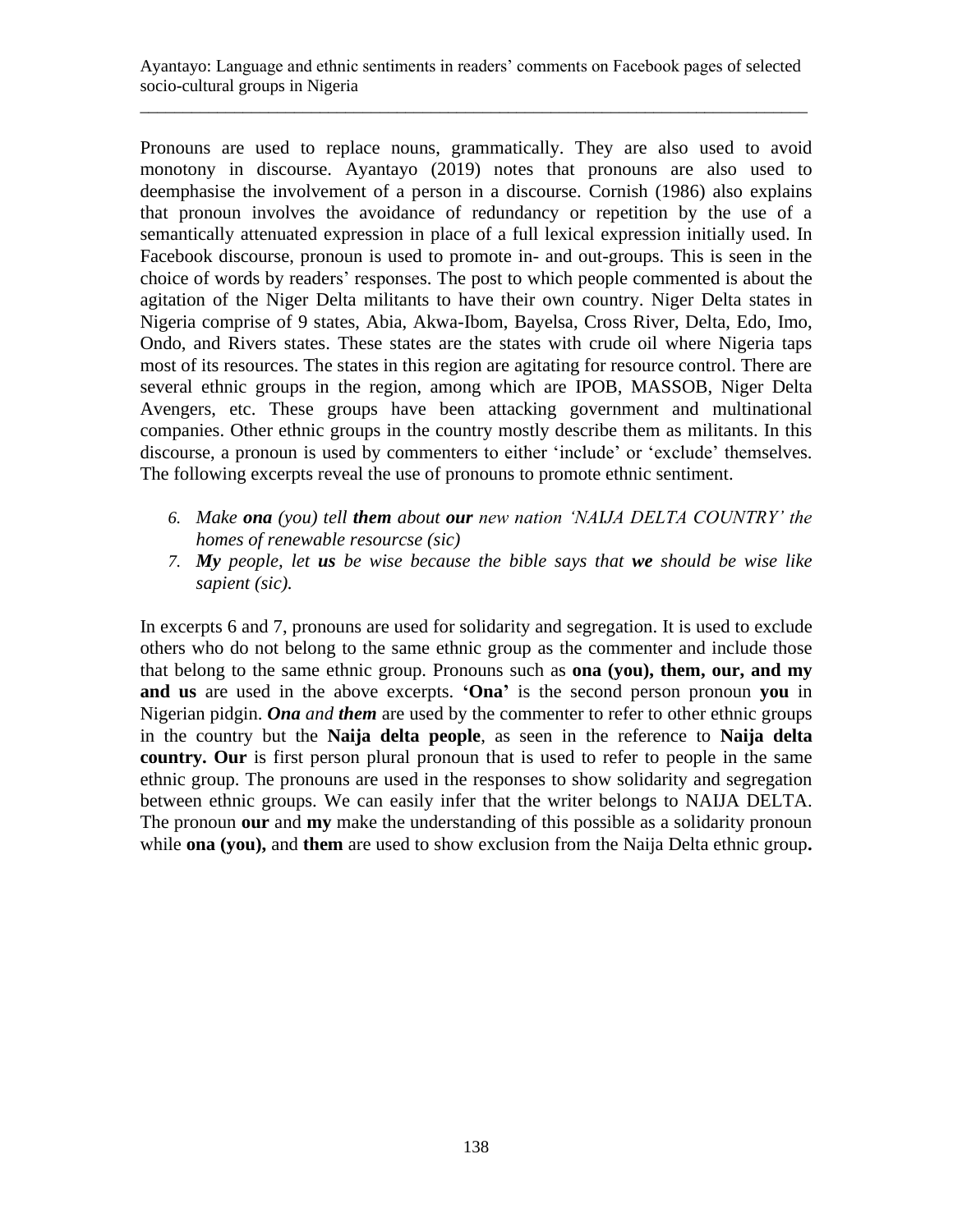More examples are seen in the following excerpts. In excerpt 7, **my, us,** and **we** also perfume the same function of solidarity.

\_\_\_\_\_\_\_\_\_\_\_\_\_\_\_\_\_\_\_\_\_\_\_\_\_\_\_\_\_\_\_\_\_\_\_\_\_\_\_\_\_\_\_\_\_\_\_\_\_\_\_\_\_\_\_\_\_\_\_\_\_\_\_\_\_\_\_\_\_\_\_\_\_\_\_\_\_\_

- *8. I am from Delta state. we can't (cannot) face the whole of north and west and middle belt alone in war(sic) together with their international allies which are hunting for our oil too.*
- *9. Some of them are afraid to join the struggle because of Nigeria (sic) intimidation and killing all over Nigeria.*
- *10. Whatever Hausa Fulani will do on earth will never be impressed by those people. So don't waste your time because they can't (cannot) stop what God had already design (sic).*

Excerpt 8 is culled from the Facebook page of MEND. **We** is used in the excerpt as the agent in the sentence to refer to the people of the Niger Delta. The comment shows the weakness of the Niger delta to confront other ethnic groups in the country. This presents the group as the victim of injustice in the country. The pronoun **our** is a possessive pronoun used to show ownership of the natural resources which is the reason for agitation. The two pronouns (**we** and **our)** are used to include the Niger Delta loyalist while excluding other ethnic groups in the country with the use of the pronoun **their**. **Their** as used in the excerpt to show other ethnic groups in the country, namely *north and west* as can be seen in the excerpt. The commenter presents his ethnic group as a victim of collaboration between other ethnic groups and *international allies* to exploit the Niger delta resources. In excerpt 9, **them** is used to show the weakness of other members of MASSOB who are scared of joining the ethnic group for the 'liberation struggle'. The pronoun is used to present others as timid and weak. This is an in-group sentiment. This set of people is referred to as betrayal. Except 10 is culled from the Facebook page of APC. In the excerpt, **those** is used to present other ethnic groups in the country except the **Hausa** ethnic group**.** The commenter sees other ethnic groups as enemies who are never satisfied with whatever the Hausa Fulani is doing. **They** also refers to other groups and describe them as weak and incapable of stopping what God is doing. One can infer from this that the commenter insinuates that Hausa is enjoying God's favour which others are not enjoying.

In excerpts 8, 9, and 10, pronouns are used to show in- and out-group. **We** and **our** are used to show convergence in the discourse. **Their, them, they, and, those** are used to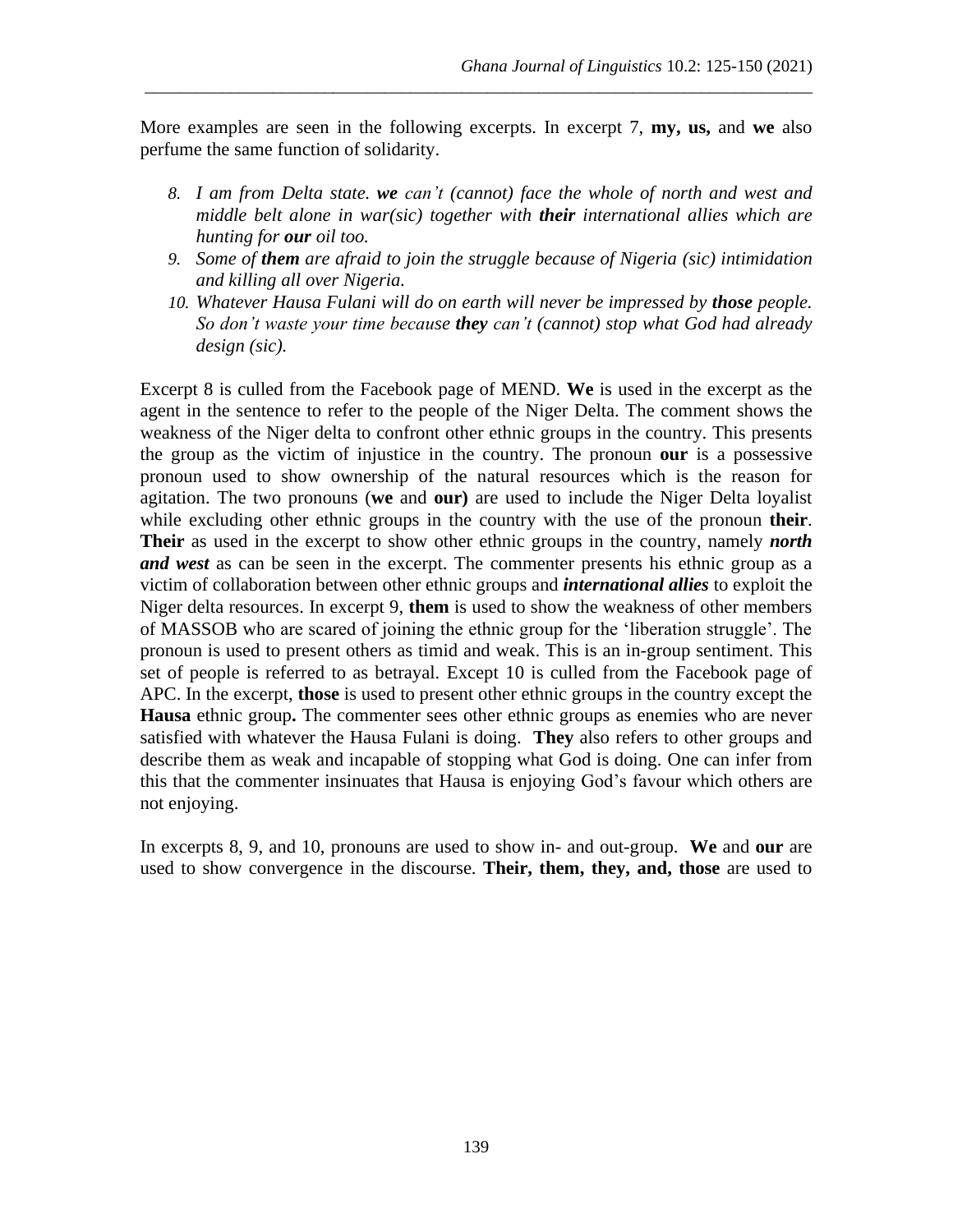refer to others who do not belong to the same ethnic group and therefore show divergence. They are used as instruments of sentiment and discrimination.

The pronouns help to identify ethnic sentiment in the response of the readers. This is in tandem with Giles and Johnson (1981) because the writer succeeded in dividing the society with the use of pronouns. This is capable of disintegrating the country along ethnic lines. The social implication is obvious as people will not be accommodating to one another and it breeds ethnic bigotry in the society.

There is also the use of Deictic pronouns**.** Mey (2000) submits that deixis entails the process of 'showing by means of language; that is, 'pointing' at things/objects/persons by means of special words. These are words that are used by speakers to point at objects or persons. Understanding of deixis is context-based. Without the knowledge of the context of the speaker, it becomes excessively difficult to understand the meaning. Yule (2010) identifies three forms of deixis; spatial deixis, person deixis, and temporal deixis. Spatial deixis points to location while person deixis points to a person and temporal deixis points to time. Mey (ibid) notes that certain pronouns and adverbs (of time and place) are characteristic pointers of deixis. The pronouns and adverbs point to persons, time, and even location. In Facebook discourse, there are deictic words that are used to point to person and place. This deixis is used to create polarity and identity in society.

On the Facebook page of the OPC, there is a post that discussed the activities of the MASSOB; the attack on government properties, and subsequent destruction. There are various reactions to the post depending on individual prejudice. The following are examples of comments that reflect ethnic sentiment.

- *11. It is better to die for what one believed in… we will continue following Maazi rather than following those bloodsucking looters.*
- *12. No other tribe is known for greed and selfishness except where you originated from.*
- *13. You are a great man. You deserve great honour, we love your kind of personality. It is your kind of personality we need in this modern age. You make our tribe pride (sic). Our tribe is not like theirs.*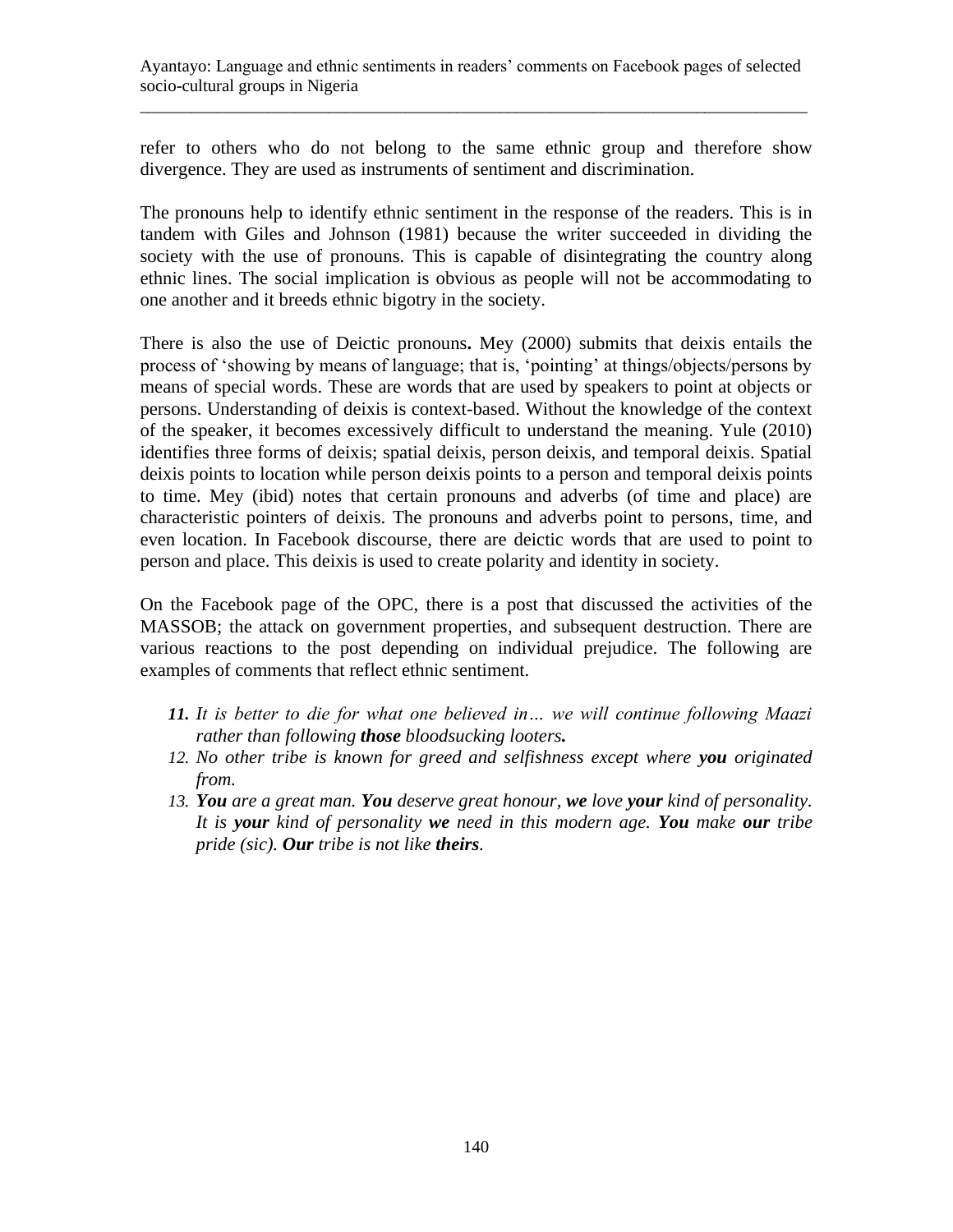### *14. My director the agitation of our lovely country Biafra must slowly come to pass, we don't belong here. Let's leave them.*

\_\_\_\_\_\_\_\_\_\_\_\_\_\_\_\_\_\_\_\_\_\_\_\_\_\_\_\_\_\_\_\_\_\_\_\_\_\_\_\_\_\_\_\_\_\_\_\_\_\_\_\_\_\_\_\_\_\_\_\_\_\_\_\_\_\_\_\_\_\_\_\_\_\_\_\_\_\_

In excerpt 19, the writer claimed that he/she prefers to die than to live with **those** bloodsucking looters. The pronoun **those** points to other ethnic groups in the discourse. The referent cannot be ascertained as no name was mentioned. The pronoun **those** only points at others excluding self. This is used to create a polarity between the ethnic groups. It is sentimental as it excluded others from the writer's ethnic group. Other deixes such as **you, your, and theirs** are used for exclusion while **we and our** are used for inclusion. These are person deixis**. You** is a second person singular plural pronoun that is used to point to others. It functions as the subject here that assigns a role to the verb *make*. The name was earlier mentioned (as my director) but never mentioned again but pointed to with the use of the pronoun **you. Your** and **theirs** are possessive pronouns that show ownership. They are used to point to persons that readers may not understand except they share similar background knowledge. **Those, you, your,** and **their** can be referred to as exclusion deixis while **our, we, and here** may be referred to as inclusion deixis.

The *exclusion deixis* is used to point to others outside the ethnic group of the writer. The deixis foregrounds sentiment in the discourse. Those that belong to the in-group are welcome and celebrated but those that belong to the out-group are segregated against. Language becomes an instrument here as posit by Giles and Johnson (1981). Deixes are used to create class and status in society. For example, *You are a great man. You deserve great honour, we love your kind of personality. It is your kind of personality we need in this modern age. You make our tribe pride (sic). Our tribe is not like theirs.* The addressed person and ethnic groups are ranked high in status which makes the people embrace their activities. This reflects solidarity in the use of language. The writer adopts deictic pronouns to segregate against others while he/she associated with his/her ethnic group. This is capable of generating ethnic rivalry and bigotry in society. Those that are excluded and discriminated against will not be happy and hate others that excluded them. Their retaliation may lead to a crisis in society. The outcome of such retaliation is better imagined than experienced.

5.4 Invective words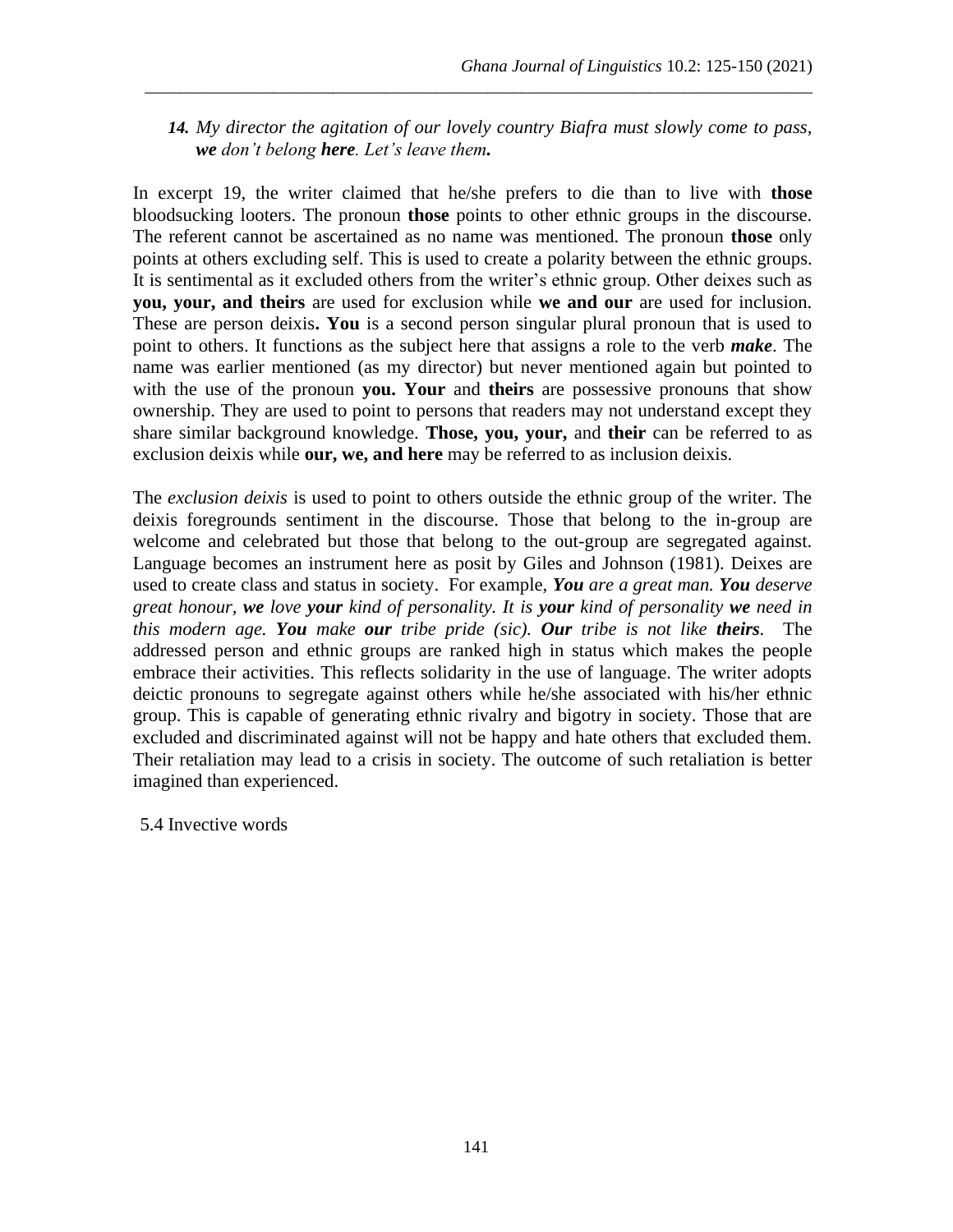Invectives are abusive words used to condemn others. It is used to show hatred towards others in society. These words are usually not acceptable because they are competitive. Olekalns & Smith, (2003) state that the hallmark of competitive languages is by behaviours such as justifications, irrelevant arguments, personal attacks, and excessive demands and threats. Invective words are usually an attack on person(s) and a threat to public self-image. It usually promotes sentiments.

On the Facebook page of MASSOB, there is a post about resource control and the plan demonstration of the MASSOB to tell the whole world that they want 'their own country'. The post also talked about the 'sit-at-home' plan of the Niger Delta militant. This is against the will of the government, not only because it is unproductive economically but because it shows the militant has hijacked governance. Expectedly, it is only the constituted authority that has the power to declare curfew in any society. The plan of the militant displeased other parts of the population in the society. They are however soliciting support from society through the post. The post also causes division among the loyalist of the group on Facebook. While some want them to seek help, some believed they are self-sufficient. This leads to different name-calling and the use of invective words about other ethnic groups in the country. The following are excerpts from the readers' responses.

- *15. Northernians, Hausa/Fulani and southwest, Yoruba in Nigeria are evil, wicked, thieves, and selfcentered (sic) animals. They are not worthy to stay with anybody in the world.*
- *16. No other tribe is known for greed and selfishness except where you originated from.*

The words **evil, wicked, thieves, greed, and selfishness** are used as nouns to co-refer to the ethnic groups mentioned earlier in the sentence. The writer decided to put them in the same grammatical category as the ethnic names to equate them with those ethnic groups. This results in direct comparison. Readers will therefore see those ethnic groups as evil, wicked, thieves, greed, selfish, and consequently attempt to avoid them in the society. This may create societal stigma and rejection. It attacks the public self-image of the ethnicities mentioned. These invective words are competitive. The use of invective words is sentimental and capable of disintegrating the country. This aligns with Taylor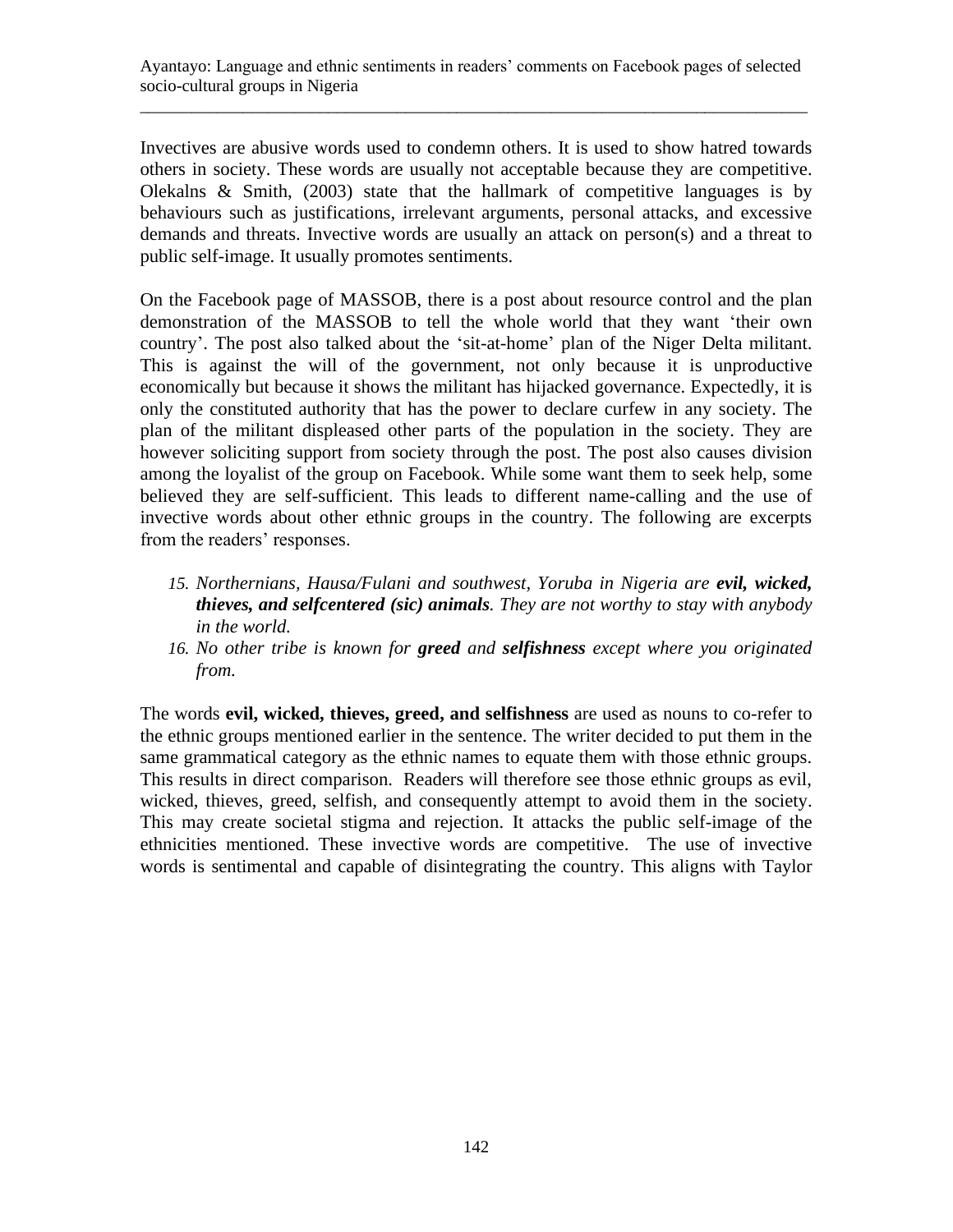(2014) who states that a person using a competitive form of language focuses on self and a motivation to maximize personal outcome even at the expense of the other party. Excerpt 12 is a comment by a northerner on the same post. **Greed and selfishness** are used to derogatorily refer to easterners. The comment is a rejoinder to the allegation that the northerners are evil. Words such as **greed** and **selfishness** are evidence of invective words to discriminate against others in Facebook discourse. It also follows Giles and Johnson (1981) convergence and divergence in society.

\_\_\_\_\_\_\_\_\_\_\_\_\_\_\_\_\_\_\_\_\_\_\_\_\_\_\_\_\_\_\_\_\_\_\_\_\_\_\_\_\_\_\_\_\_\_\_\_\_\_\_\_\_\_\_\_\_\_\_\_\_\_\_\_\_\_\_\_\_\_\_\_\_\_\_\_\_\_

#### 5.5 Naming and reference

Every individual and situation is named and referenced. This gives a signal to who and what the person and situation are. It allows a third party to understand who the person is. It is also important to state that the way we want people to be seen and understood in society is the way we name them. The way we name and refer an individual determines the way society will accept the person. Following Richardson (2007:49) the way people are named in discourse can have a significant impact on how they are viewed. To promote ethnic sentiment in Facebook discourse, a member of an ethnic group foregrounds the 'good' of their ethnic group and background the 'good' of others through naming and reference.

On the Facebook page of the chosen groups, there are assertions that a particular part of the country has been ruling the country for a long without consideration for the other parts of the country. This action was condemned on the pages with different opinions from different commenters. In the comments, there are elements of ethnic sentiment. Nigeria as a nation is also condemned and reduced to a park displaying different live animals.

#### *17. The ultimate thing to do is to disintegrate zoo (sic) called Nigeria.*

In excerpt 13, Nigeria is referred to as a zoo. A zoo is a place where animals are kept for display. With this, the commenter is equating 'Nigerians' (excluding his ethnic group) to animals. When a human is referred to as an animal is to be brutish. This reference is derogatory and reflects ethnic sentiment. The expression **zoo called Nigeria** shows that the commenter is not a member of the group.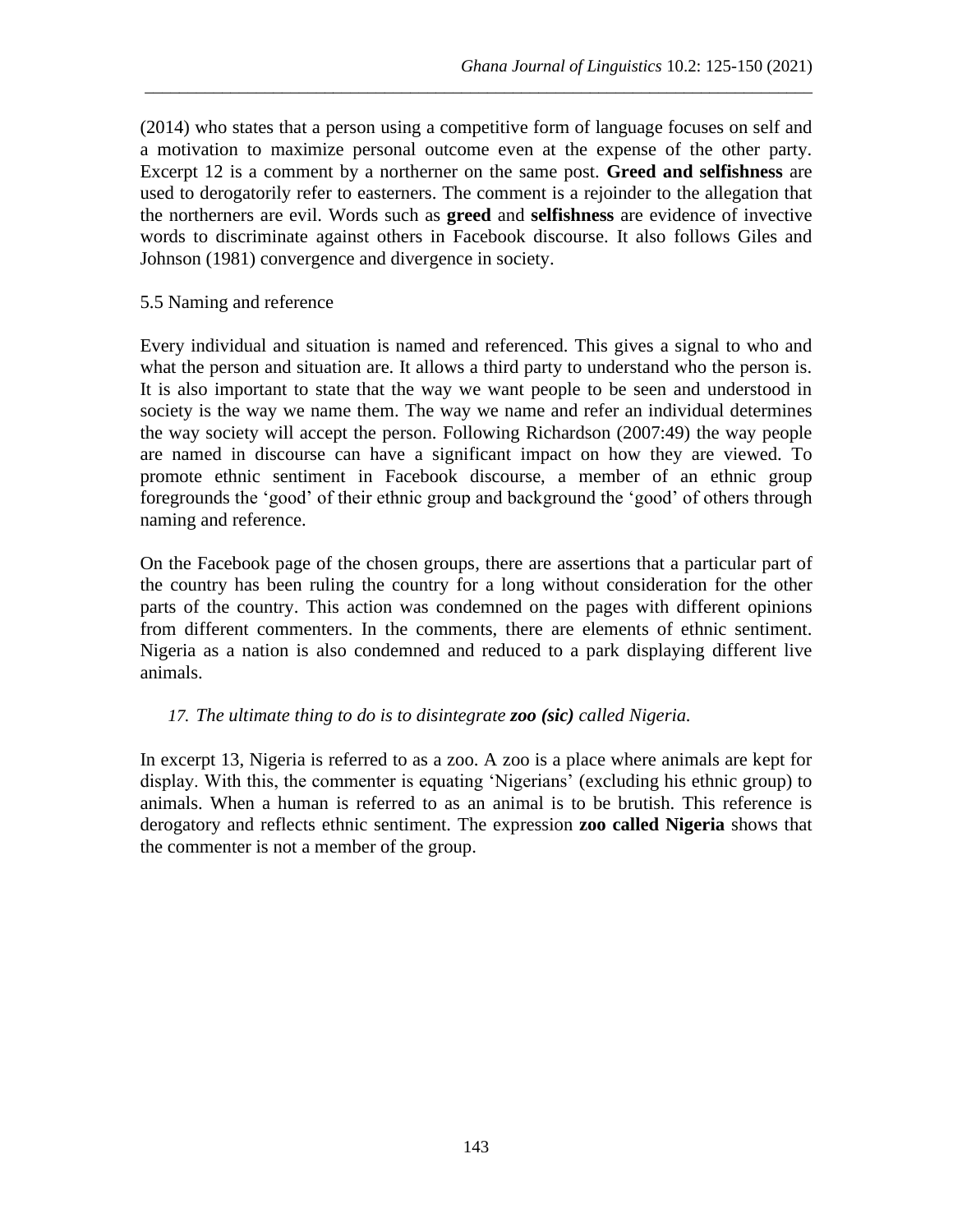In the same post on the MASSOB page, there is another comment that reflects ethnic sentiment. A northerner on the page disagrees with the claim that the northerner has been ruling for a long and therefore called for peace in the country. To the commenter, it is only peace that can solve Nigeria's problem and not conflict. This sermon got other commenters angry. The response to those comments promotes ethnic sentiment as seen in the following excerpt.

### *18. Another herdsmen (sic) talking. Shame on you blood sucker.*

Words such as **herdsmen** and **bloodsucker** in excerpt 14 reflect ethnic sentiment. This reference has metaphorically likened the commenter to the herdsmen. At the moment, the herdsmen are clashing with different rural villagers and killing them. In the attacks, there are bloodshed and loss of properties. The herdsmen are presumably northerners. This is the reason the second commenter refers to the first commenter as **herdsmen and bloodsuckers**. The comment derogatorily refers to the first commenter as herdsmen and bloodsucker so that the whole world will perceive all northerners as bloodsuckers. This is capable of creating hatred towards the northerners in society. The choice of the word **another** in the excerpt presupposes that the commenter is not referring to the first commenter alone. It suggests that he/she is referring to the whole ethnic group.

On the Facebook page of the Arewa People's Congress (APC), there is a post on the activities of the Biafra militants and the Nigerian military. The post also talked about some Nigerians arrested in Malaysia for fraud. In the post, the writer insinuates that most of the people arrested are Ibo and the writer calls on Nigerians in the diaspora to come home and develop the country rather than committing crime outside the country and presenting the country negatively to the entire world. On the post, some comments explain ethnic sentiment. The Ibo are referred to differently with different names. There are also referents to the northerners. Words such as Boko haram terrorist, herdsmen militants, dirty thieves are some of the lexes used to refer to the northerners. These words create a divergence in the country among ethnic groups. Furthermore, the easterners are also referred to in the comment box with different sentimental words. Some of such words include **lazybiafra**, **biafraud**, **terrorist,** and so on.

*19. Boko haram killer is talking rubbish.*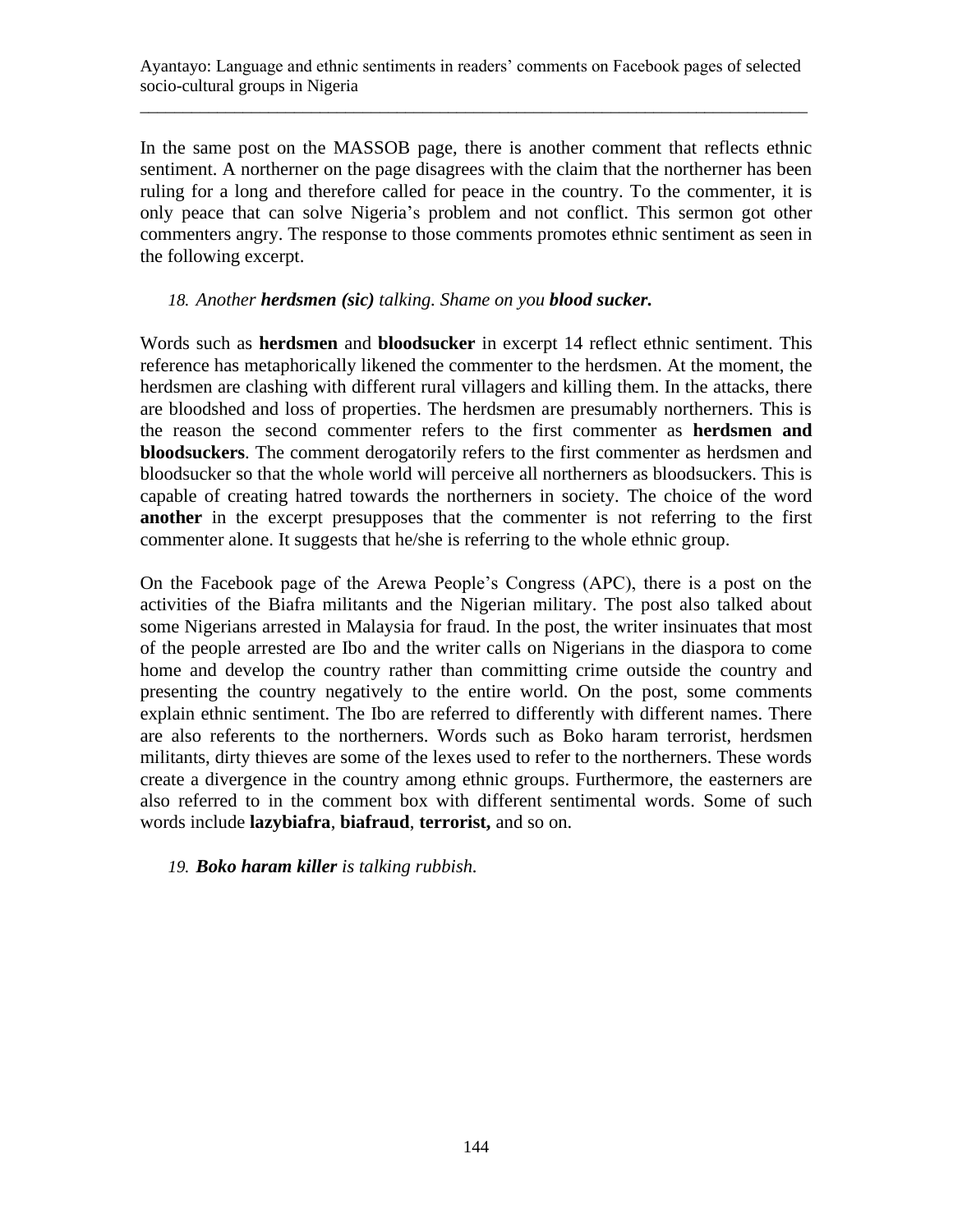#### *20. Another biafraud terrorist showing his level.*

**Boko haram** is a terrorist group operating majorly in the northern part of the country. They kill people and destroy properties on a large scale. Referring to a commenter as **Boko haram** is sentimental because there is not enough evidence to show that the commenter is a member of Boko haram. The commenter referred to this person with the insinuation that the person is from the north. This allegation is not healthy because some northern elites and cultural groups are also condemning the actions of **Boko haram.**  Consequently, referring to the whole north as **Boko haram** is sentimental. The word **biafruad** in excerpt 16 is a combination of clipped Biafra as '**bia'** and fraud. The **bia**  represent **Biafra** which is the ethnic name of a section of the country while fraud is a crime of cheating others. This linguistic innovation to combine a morpheme from the ethnic name, Biafra is derogatory and reflects ethnic sentiment. It is simply calling all Biafrans cheaters and criminals. This should be discouraged because it is capable of disintegrating society. The reference will affect the interaction between and among people of different ethnic backgrounds and consequently lead to social disharmony.

\_\_\_\_\_\_\_\_\_\_\_\_\_\_\_\_\_\_\_\_\_\_\_\_\_\_\_\_\_\_\_\_\_\_\_\_\_\_\_\_\_\_\_\_\_\_\_\_\_\_\_\_\_\_\_\_\_\_\_\_\_\_\_\_\_\_\_\_\_\_\_\_\_\_\_\_\_\_

In the above excerpts, we see naming and reference as an instrument of ethnic sentiment in the hand of Facebook. Facebook users present others that do not belong to their ethnic group negatively to society. This is not safe for a multi-ethnic society like Nigeria.

#### 5.6 Qualifiers

Qualifiers are used to give a vivid descriptions of an object or event. They give the readers or listeners a better understanding of the object or event. The qualifier may be post or pre-positioned. In Facebook discourse, it is used to create beliefs depending on the prejudice of participants. As we shall see below, qualifiers are used to promote ethnic sentiment.

On MEND's Facebook page, there is a post on the activities of the militant group and the response of the government. In the post, the writer claimed that the group will outsmart the government to achieve its aim of resource control, either peacefully or by force. This post attracts different comments from people of different ethnic backgrounds. Qualifiers like cheat, dishonest, and fraud are used to describe different ethnic groups in the comment box. In the following excerpt, the Ibo are described as brainy and cunning.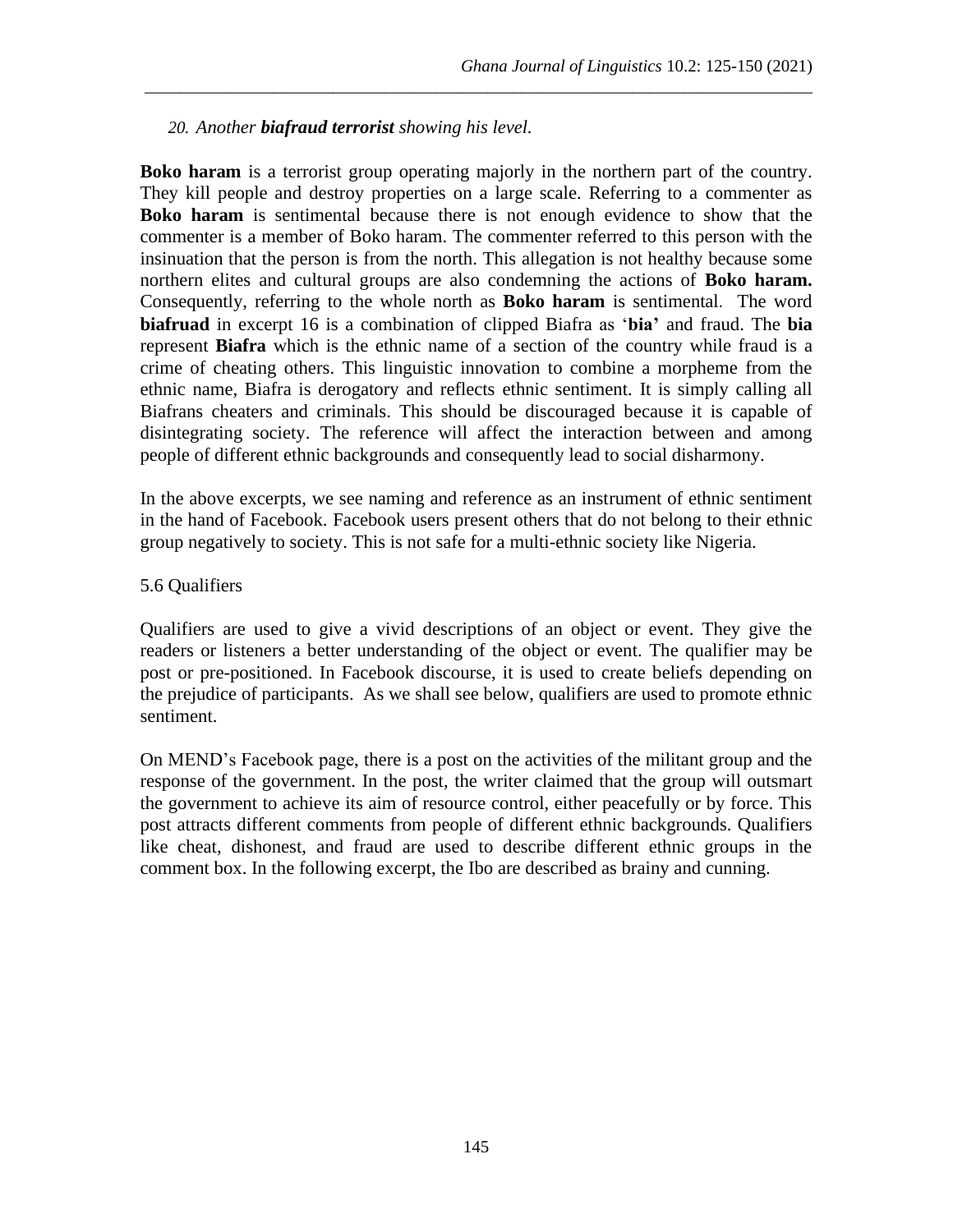## *21. the Ibo tribe are (sic) set (sic) of brainy and cunning tribe that enjoys killing others to go through that is why I can never support state of biafra because it will never involve killings and making away of (sic) money and cheating.*

In excerpt 17, the writer qualifies the Ibo as **brainy**. This means they are intelligent and smart. The writer also describes them as **cunning**. This means that they are crafty and deceitful. The qualifiers are prepositioned. This shows that the writer wants readers to read the qualifiers before the tribe to present them to the reader with a particular ideology of being 'crafty'. It co-refers to the ethnic name mentioned earlier in the statement. One can easily conclude that the use of brainy is sarcastic. It simply means that the brain they have and the intelligence are used for dubious things. This is sentimental because numerous Ibo people are engaging in decent and legally recognized businesses. It is also important to state that criminality does not have ethnic limitations. The qualifiers adopted by the writer only discriminate against the Ibo ethnic group.

On the same page, other commenters condemned the activities of the MEND especially as it relates to the killing and destruction of properties. These commenters were attacked and qualified differently by other commenters with different words that reflect ethnic sentiment. Words such as infidels, cowardice, and unsatisfied are used to describe them.

## *22. Let the shame of Fulani infidels, cowardice and (sic) unsatisfied greed for power and blood pressure prepare you all with Jubril Alsudan Buhari impersonated ...*

The qualifiers are post position to the ethnic group they qualified. In excerpt 18, the commenter was described as **infidel** which means he is an unbeliever. He is described as somebody without God. He is also described as **coward** and **unsatisfied** greed. This description discriminates against the person. The person is understood to be Fulani in the discourse. The comment discriminates against the ethnic group in this comment. In the comments, qualifiers are used to create ethnic sentiment in Facebook communication. Different qualifiers are positioned with the ethnic groups they described; with the intention of segregating them. Ibo and Fulani ethnic groups are majorly discriminated against in the discourse, using qualifiers.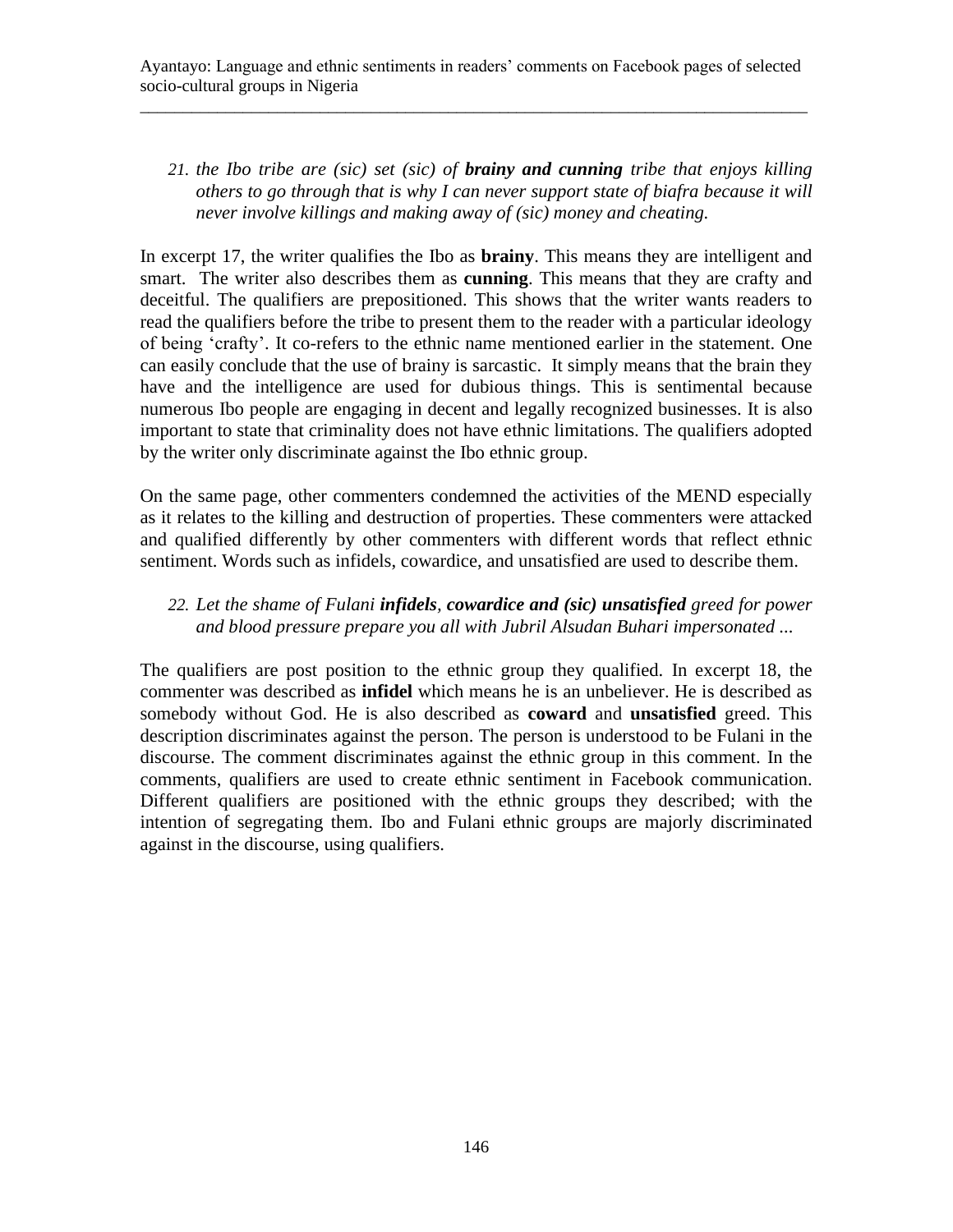## **6. Summary and conclusion**

In this work, we have been able to show that language is used as a strong instrument to show solidarity and a serious weapon to reflect the ethnic differences. This agrees with Giles and Johnson (1981) that language reflects convergence and divergence in society. Despite the availability of the language of wider communication (LWC), ethnic discrimination is still reflecting in the response of Nigerians to Facebook posts. Facebook users freely use derogatory language against those that do not belong to their ethnic group. There are linguistic and sociolinguistic features that are used to achieve this aim. The linguistic features are; pronouns, qualifiers, deictic pronouns, and implicatures. The sociolinguistic features are; naming and reference, invective/insults, and tribal references. There are shreds of evidences of stereotype in the use of language to address others. The use of insult, name-calling, and accusations also suffice in the discourse. Facebook users used language as an instrument of unity and a weapon of separation to reflect the 'ingroup' and 'out-group'. Name-calling and references are evidence of the belief that people hold towards each ethnic group in the contemporary world. For example, the Hausa/Fulani are seen as power drunk. The Yoruba are seen as betrayals by other ethnic groups while the Ibos are seen as 'lovers' of money who can do anything to get money. This has degenerated to the social media pages.

\_\_\_\_\_\_\_\_\_\_\_\_\_\_\_\_\_\_\_\_\_\_\_\_\_\_\_\_\_\_\_\_\_\_\_\_\_\_\_\_\_\_\_\_\_\_\_\_\_\_\_\_\_\_\_\_\_\_\_\_\_\_\_\_\_\_\_\_\_\_\_\_\_\_\_\_\_\_

These sentiments are not a result of different languages because they used the same language (English language) but as a result of limited and mismanagement of resources, lack of trust, intolerance, social, and religious ideological differences. There are social implications to this form of language use. It creates ethnic polarity, animosity, and hatred in the society. Such language use usually leads to ethnic bigotry.

## **7. Recommendations**

Human beings may come from different sects and origins but nobody can leave in isolation. The choice of words may make or mar a relationship. Consequently, it is better to be conscious of our choice of words. It is believed in the Yoruba worldview that *Orin ló ń síwájú ọ̀tè* (song precedes war). The use of language on social media could spur war in the contemporary world. Whatever agitation we have, it is better to express it using legal and sincere means that will be devoid of crisis and hatred which may result in an unnecessary crisis. It is pertinent to imbibe the spirit of tolerance. This study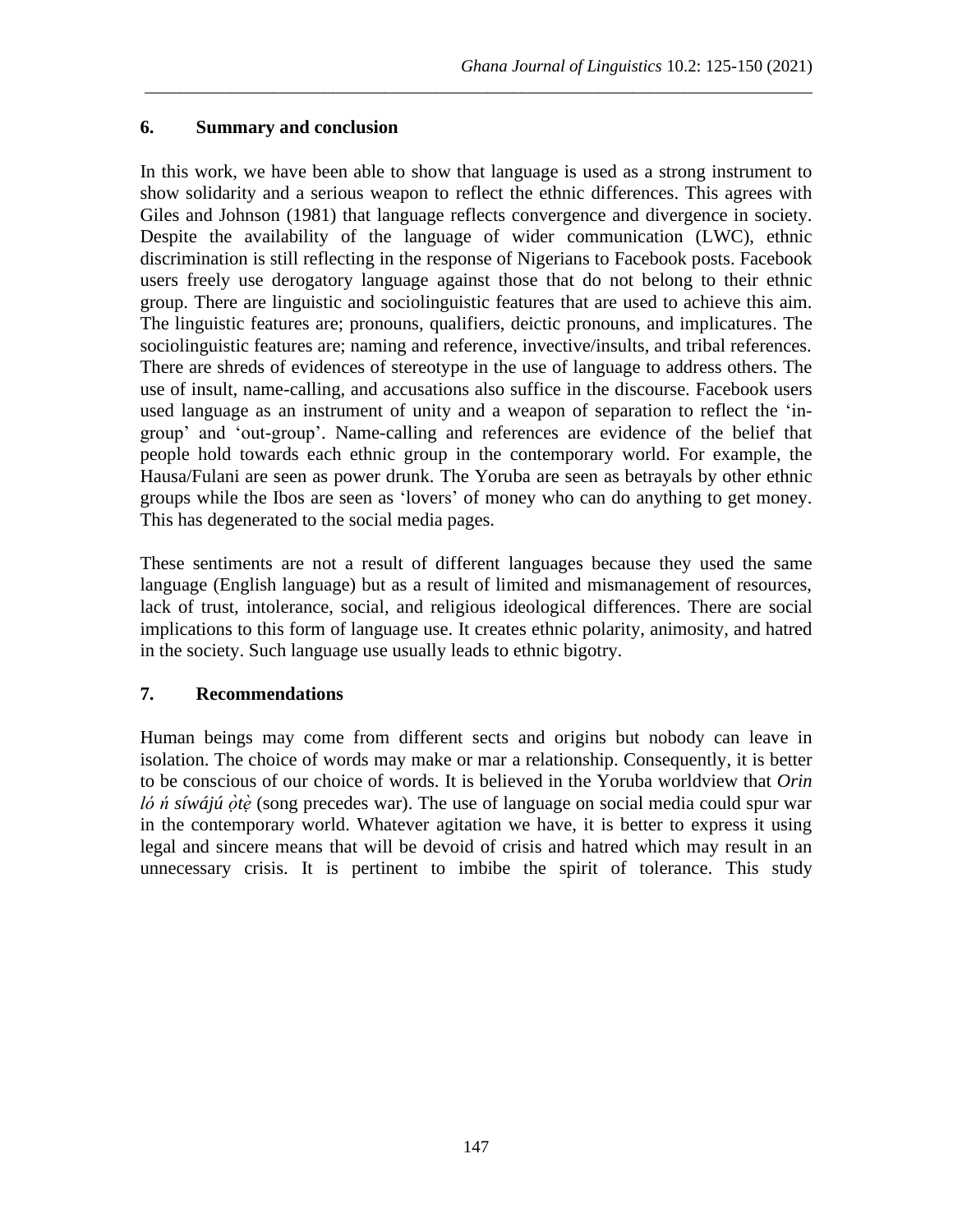consequently recommends the use of cooperative language which promotes harmony in the society as against competitive language that promotes disharmony as we currently experience in the readers' response to Facebook discourse. This study recommends the study of language and ethnic sentiment on other social media platforms like Twitter, Whatsapp, and Instagram. We also recommend research into other languages phenomenal such as language competition and rivalry on social media.

#### **References**

- Adekanmi, Ademola. 2009. *A sociolinguistic investigation of language discrimination in the Federal civil servant*. Unpublished M.A project, University of Ibadan, Ibadan.
- Akintola, Adekunbi and Ayantayo, Joshua. 2016. "A pragmatic analysis of selected nicknames used by Yoruba brides for in-laws." *Studies in Literature and Language.* 13(3): 65-73.
- Ayantayo, Joshua. 2019. "Tribal Concealment: A Nomenclatorial Analysis of Herdsmen Discourse in Nigerian Media." *Journal of Linguistics and Language in Education.* 13(1): 98-109.
- Ayantayo, Joshua and Akintola, Adekunbi. 2017. "Politeness on facebook: a pragmatic study of the comments on President Buhari's 2016 independence day speech." *Journal of the Linguistic Association of Nigeria*. 20(2): 36-45.
- Babatola, Oyetayo. 2015. *Language and ethnic based discrimination in Ibadan*. Unpublished M.A dissertation in the department of Linguistic and African Languages, University of Ibadan, Ibadan.
- Chew, Phyllis Ghim-Lian. 2014. "From multilingualism to monolingualism: Linguistic management in Singapore." *In Conditions for English Language Teaching and Learning in Asia,* edited by K. Sung and B. Spolsky , 1-16. Newcastle upon Tyne, UK: Cambridge Scholars Publishing.
- Chiluwa, Innocent. 2008. *Pragmatics*. National Open University of Nigeria. Lagos.
- Clement, Richard. Baker,Susan. Josephson, Gordon. and Noels, K.imberly. 2005. "Media effects on ethnic Identity among linguistic majorities and minorities a longitudinal study of a bilingual setting." *Human Communication Research*. 31(3): 399–422.
- Cornish, Francis. 1986. *Anaphoric relations in English and French: a discourse perspective*. London: Groom Helm Limited.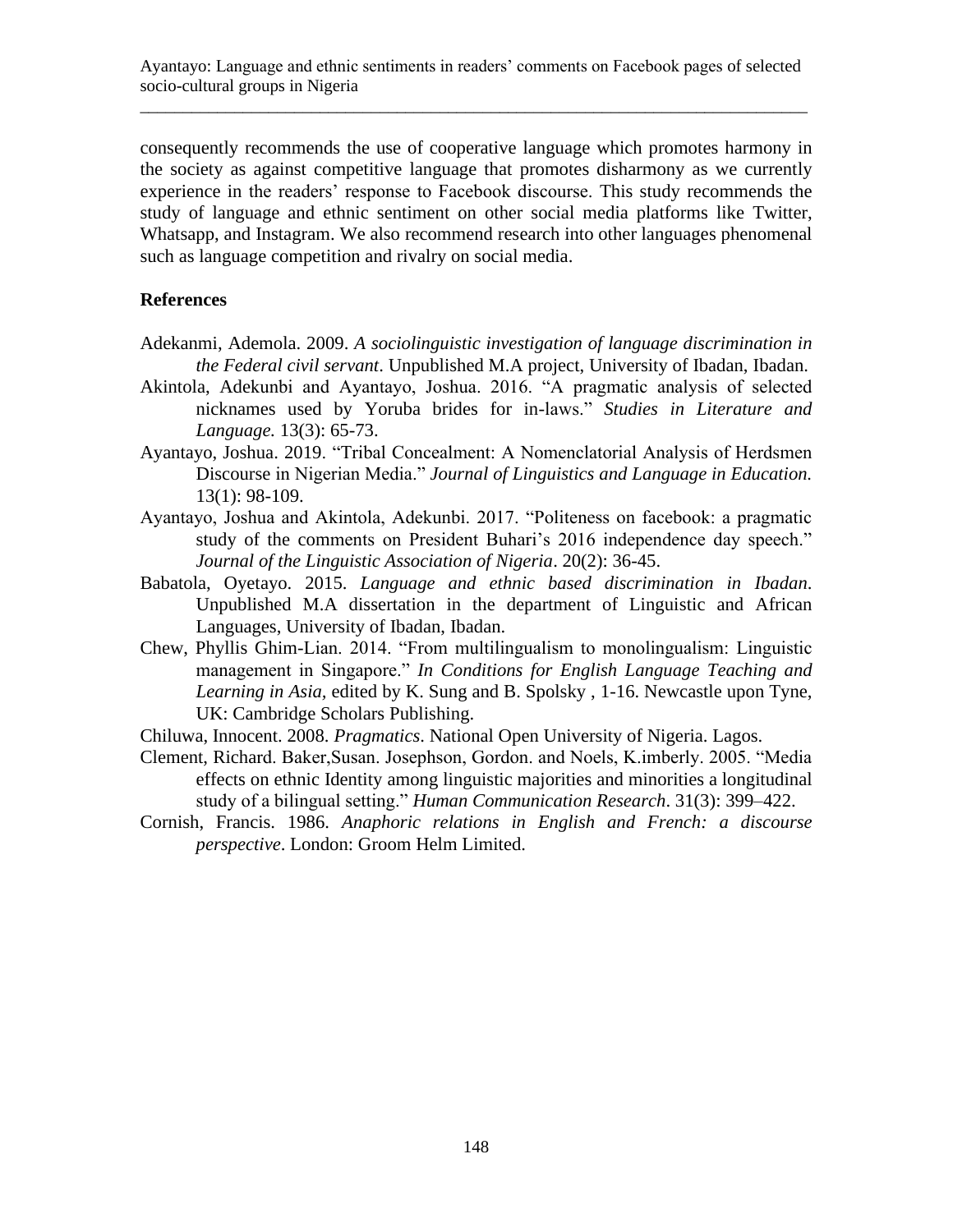Danladi, Shaibu Sunday. 2013. "Language policy: Nigeria and the role of English language in the 21st Century." *European Scientific Journal*. 9 (17).

\_\_\_\_\_\_\_\_\_\_\_\_\_\_\_\_\_\_\_\_\_\_\_\_\_\_\_\_\_\_\_\_\_\_\_\_\_\_\_\_\_\_\_\_\_\_\_\_\_\_\_\_\_\_\_\_\_\_\_\_\_\_\_\_\_\_\_\_\_\_\_\_\_\_\_\_\_\_

- Dressler, R. and Dressler, A. 2016. "Linguistic identity positioning in Facebook posts during second language study abroad: one teen's language use, experience, and awareness." *The Canadian Journal of Applied Linguistics.*19 (2): 22-43.
- Edo Anthony. Jacquemet Nicolas and Yannelis, Constantine. 2013. "Language Skills and Homophilous Hiring Discrimination: Evidence from Gender-and Racially-Differentiated Applications." *Springer Science Business Media*. 17: 349–376
- Emeka-Nwobia, Ngozi. 2015. "The Place of Indigenous Nigerian Languages in National Development". *Journal of Research on Humanities and Social Sciences.* 5 (12): 112-116.
- Garri, Dhahawi. 2016. *The politics of language, identity construction and State-building that divided the Sudan into two States: a critical analysis*. Proceedings of 72nd. The IIER International Conference, Melbourne, Australia.
- Garri, Dhahawi. and Mugaddam, Abdelrahim. 2014. Language and identity in the context of conflict: the case of ethnolinguistic communities in South Darfur State; *International Journal of the Sociology of Language*.
- Gardeazabal, Javier. 2011. "Linguistic Polarization and Conflict in the Basque Country." *Public choice*.149 (3/4): 405-425.
- Giles, Howard. 1973. "Accent mobility: A model and some data." *Anthropological Linguistics.*15: 87-105.
- Giles, Howard. Coupland, Nnikolas and Coupland Justine. (1991). *Contexts of accommodation: Studies in emotion and social interaction.* Cambridge: Cambridge University Press.
- Giles, Howard and Johnson, Patricia. 1981. "Ethnolinguistic Identity Theory: a Social Psychological Approach to Language Maintenance". *International Journal of the Sociology of Language 63, 69- 99.*
- Igboanusi, Herbert. 2017. *The conflicts and politics of language*. Ibadan: University of Ibadan.
- Igboanusi, Herbert. and Peter, Lothar. 2005. *Languages in Competition: The struggle for supremacy among Nigeria's major languages, English and Pidgin.* Peter Lang Publishing, Frankfurt.
- Kamran, Shanzay and Mansoor, Sabiha. 2017. "Globalization and language use on social media in Pakistan." *European Journal of Language and Literature Studies*. 3(2): 79-84.